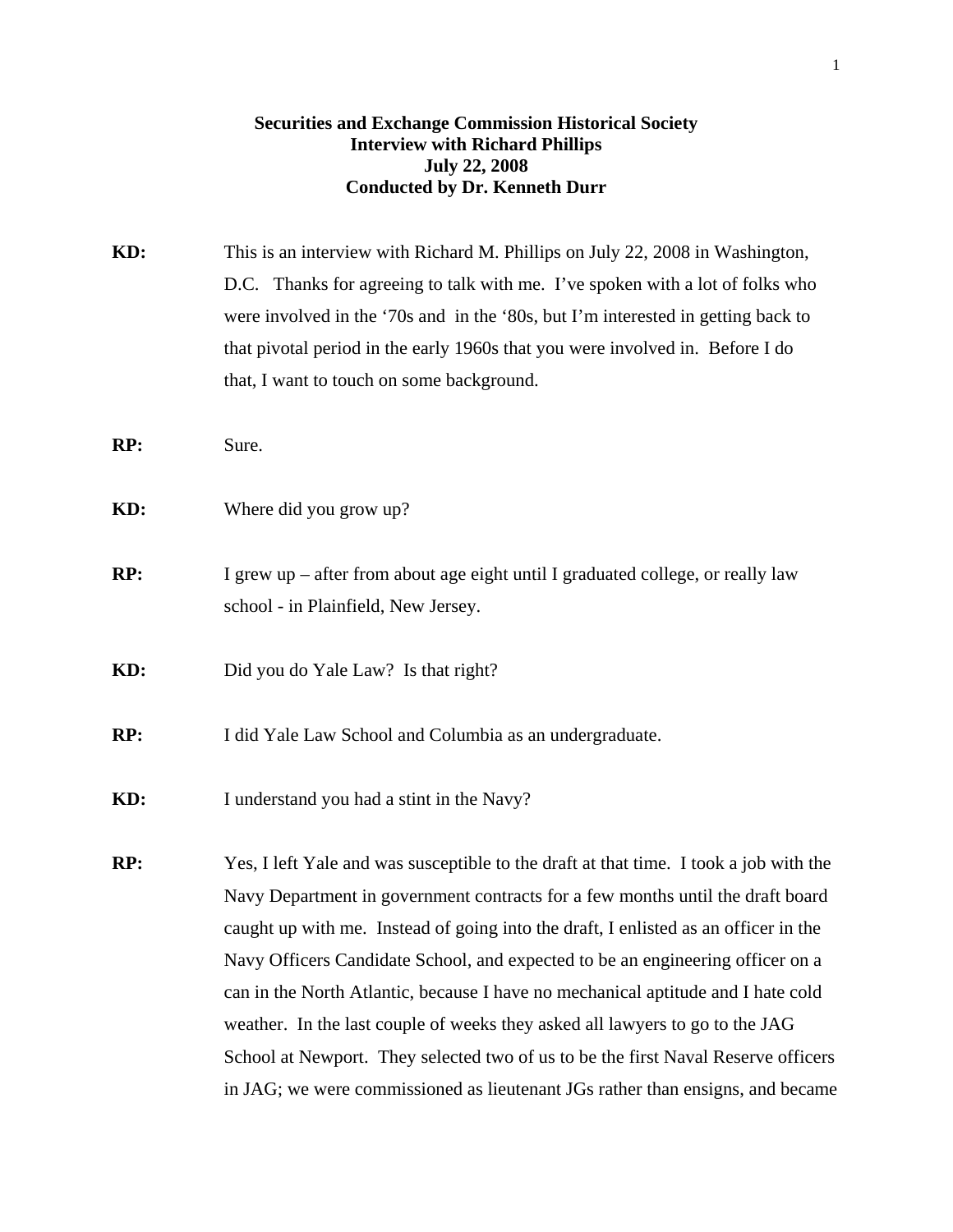|     | a captain within four months – to the chagrin of the professional Naval officers                                                                                                                                                                                                                |
|-----|-------------------------------------------------------------------------------------------------------------------------------------------------------------------------------------------------------------------------------------------------------------------------------------------------|
|     | who had to wait six years.                                                                                                                                                                                                                                                                      |
| KD: | Just your luck, I guess. What kind of work did you do?                                                                                                                                                                                                                                          |
| RP: | I basically prosecuted court-martials; and then, when I learned where the<br>courtroom was, I did defense work – investigations, courts of inquiry – things<br>like that. Basically trial work.                                                                                                 |
| KD: | Did you have a focus when you were at Yale in law school? Did you take<br>securities law?                                                                                                                                                                                                       |
| RP: | I focused on interesting courses.                                                                                                                                                                                                                                                               |
| KD: | So you knew you wanted to be a lawyer, but you didn't really have a sense at<br>that point.                                                                                                                                                                                                     |
| RP: | That's right. In fact, when I left law school, I had taxation with Boris Bitker,<br>who's one of the great tax professors of all time. I was so captivated by his<br>method that I decided I wanted to be a tax lawyer. That would have been a<br>disaster, because I have no head for figures. |
| KD: | What took you to the Securities and Exchange Commission?                                                                                                                                                                                                                                        |
| RP: | Well, I came back from the Navy in April. The country was in a mild recession.                                                                                                                                                                                                                  |
| KD: | Is this 1960?                                                                                                                                                                                                                                                                                   |
| RP: | 1960. There really weren't many jobs in New York, where I had intended to go<br>originally. But then when we saw what the cost of living was in New York<br>anyhow, we decided maybe Washington was a better place. I applied to the                                                            |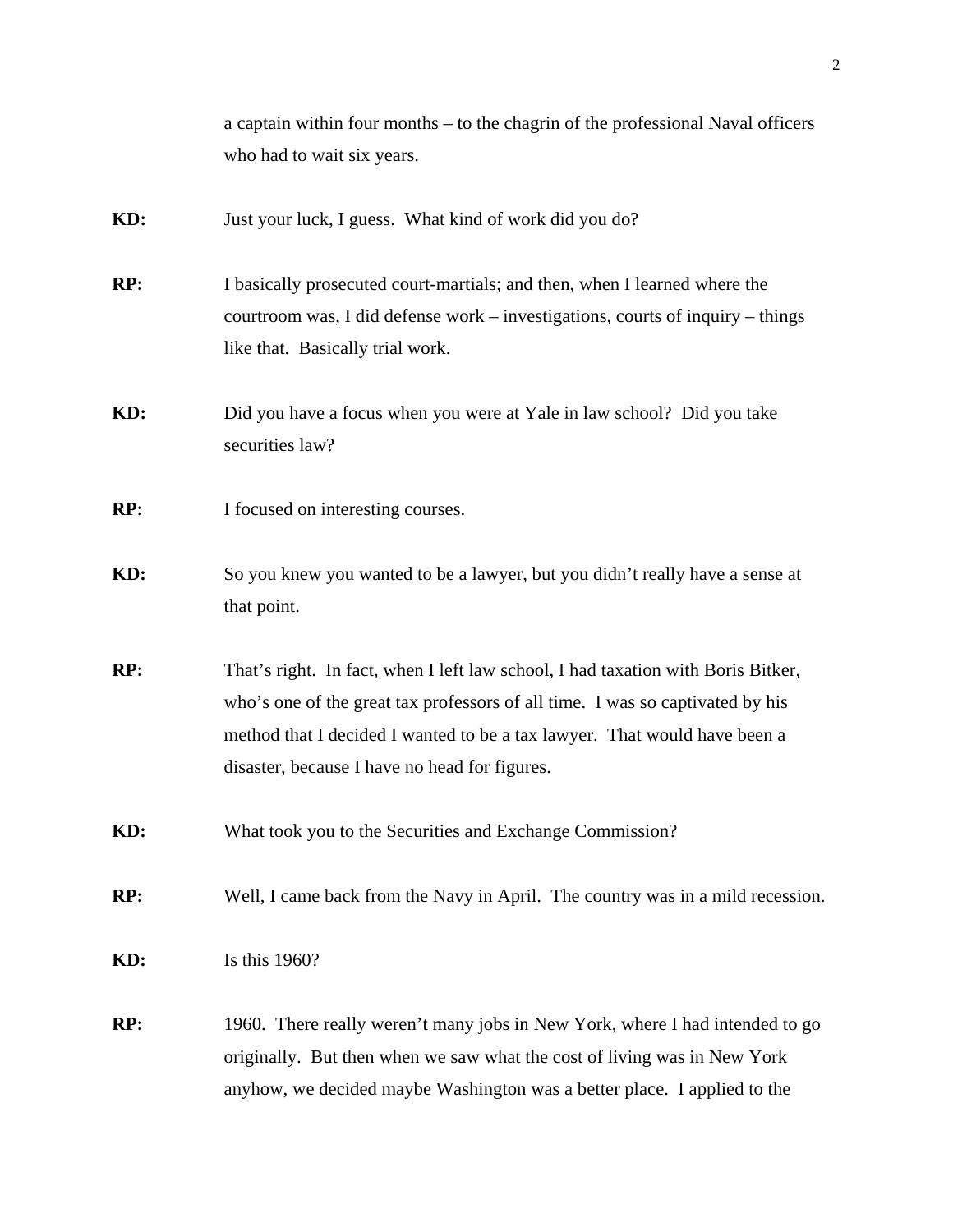Internal Revenue Service, where I thought I would try tax court cases; combine my court-martial experience with what I thought I would like – tax. I knew I would get a job. They hired people like me sooner or later. They kept me waiting three months, and then they offered me a job. And the one thing I told them I didn't want to do was to be attached to the Intelligence Division that tried criminal cases, but basically held the hands of assistant U.S. attorneys, some of whom knew less about trial tactics than I probably did. That's not what I wanted to do. They then offered me that job. I said, "Absolutely not." Then we started negotiating. I said, "What about New York?" And they said, "Can't go there. You live there." I said, "I haven't lived there. My parents moved to a suburb of New York after I left the house, and we were living there temporarily." But no, regulations prohibited assigning someone to their home district. "It's not my home district." "Well, it is." Okay. "What about San Francisco?" They said, "What about L.A.?" I said, "What about San Francisco?" They said, "What about L.A.?" So I was accommodated to L.A., and then I said, "And of course, you're going to give me some credit for my three years of trial experience?" They said, "We start you at a GS-9." I said, "Most people I know get a GS-11." They said, "9." So I said, "Okay." I took the papers home. It was a Friday. As I went back to where I was staying, there was a phone call from my father, saying the General Counsel of the SEC had called, and they were looking for someone, and asked me to call him. So I did. They said, "Can you come in on Monday?" I said, "Yes." I stayed over that weekend. I walked in on Monday, interviewed for four hours in the General Counsel's Office, walked out, packed my bags and drove back to New York. By the time I got there at eight o'clock at night, there was an offer waiting for me, doing precisely what I wanted to do – appellate work in the General Counsel's Office, and at a GS-11. But most impressively, was the picture of an agency that could make up their minds in four hours, as opposed to three months, and not haggle over the pay grade. The only problem was that I never had a securities course in law school. It was given only on weekends at Yale by some migrant lawyers from New York who came to New Haven on Saturday. My fiancée was in New York, and I wasn't about to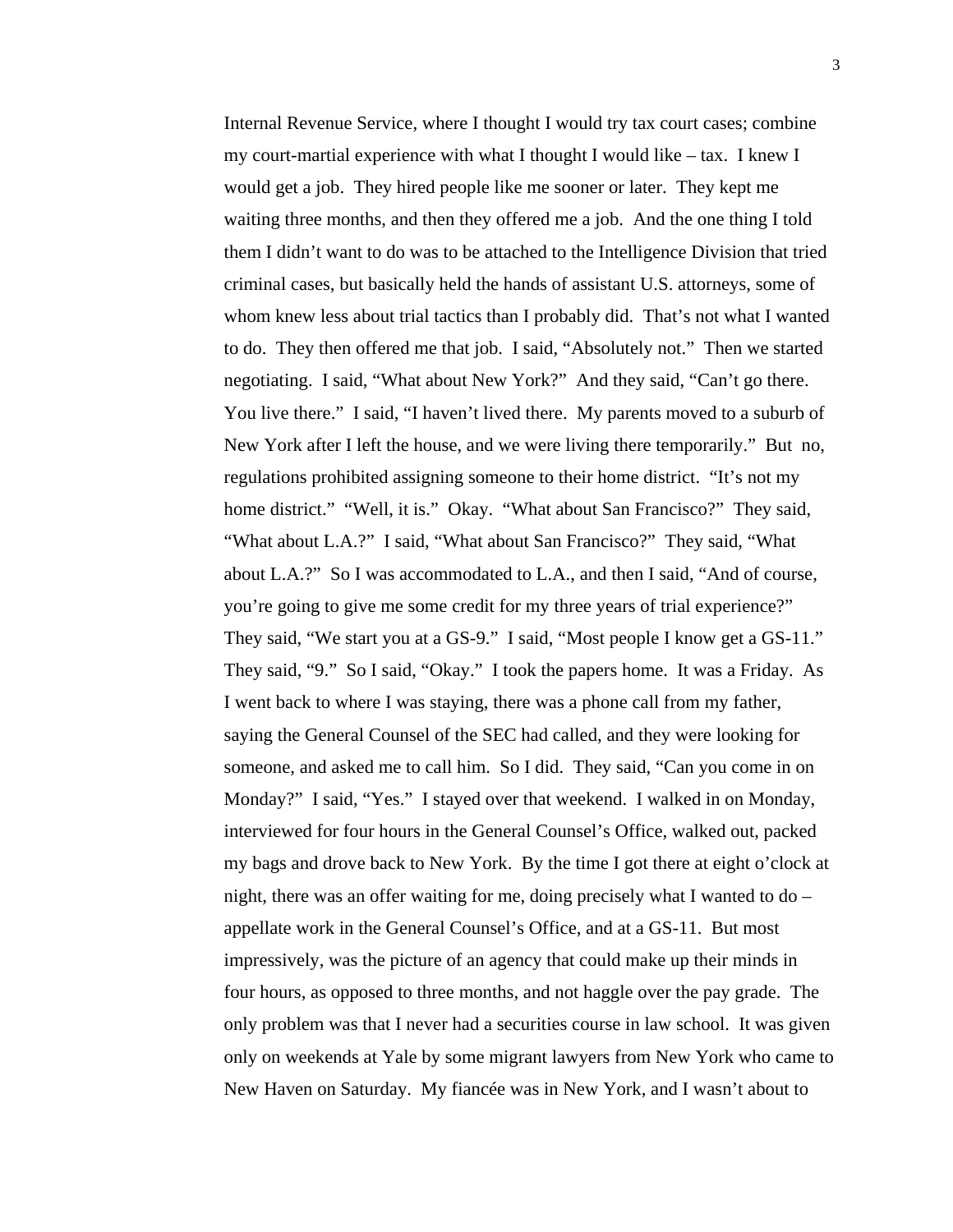stick around.

### **KD:** Who did you interview with at the SEC?

- **RP:** The person that sticks in my mind was Dave Ferber, who at that point in time was an Assistant General Counsel. And that's who I worked for.
- **KD:** What was the interview process like?
- **RP:** The interview process? It was a process like: We want to get an injunction, and the company stopped violating once we found out about them, and what kind of arguments could you devise? So I talked. I didn't know what I was talking about. [Laughs]
- **KD:** Some of it must have made sense.
- **RP:** Injunctive relief was outside the scope of both my experience and my law school education. And somehow it worked out. The interesting thing was: There were three Assistant General Counsels. One was a fellow by the name of Joe Levin. He left the Commission a couple years after I joined and was in private practice for a number of years. Irv Pollack, who we all know, and Dave Ferber. They looked to me like they were old men; moreover, the GS-14 special counsels also looked to me like they were old men. I was twenty-eight. I said, "Gee, there's no place to go in this office. I may have to leave here after a few years." And by gosh, things opened up over time. The old men left, and then they had no alternative but to promote us. So I stayed for eight years.
- **KD:** Let's talk a little bit about the work that you started in. You were in the General Counsel's Office?
- **RP:** Yes, I was in the General Counsel's Office working directly for Dave Ferber. I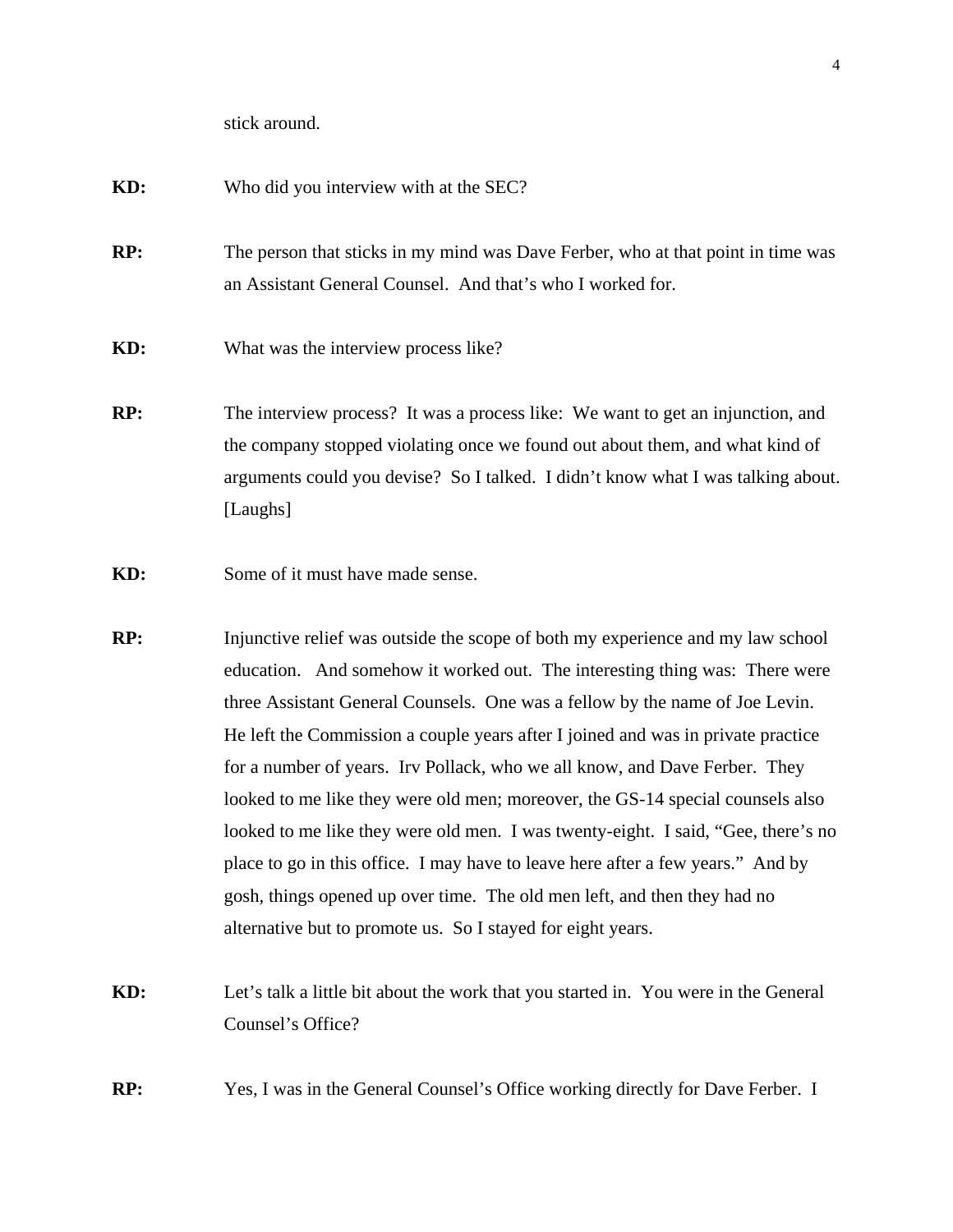came to that office as the most celebrated defense counsel in the Thirteenth Naval District. There were two of us, and I was senior. So I was highly experienced. My office had no windows. You had to enter it, a little cubbyhole, by going into someone else's office. I had come from Seattle, where my office overlooked the snow-capped Cascades. So that was a bit of a downer. I used to get phone calls all the time from intense people talking about accounting concepts, until they realized they hadn't gotten the Chief Accountant of Corp Fin.

- **KD:** You had a similar phone number, I guess.
- **RP:** Yes. And then, I did my first set of papers. It was an action that we were trying get dismissed by a person who perpetually sued the SEC, a fellow by the name of Leighton. I wrote a twenty-page memorandum in support of a motion to dismiss, full of brilliant arguments, and I brought it in to Ferber. We sat down, and by the time we finished several hours later, it was four pages. His thesis was: You don't dignify a frivolous lawsuit by a twenty-page memorandum in support of a motion to dismiss. It was four pages. There was only one phrase, one four-letter phrase of anything I had brilliantly written that survived. And then it went on. Week after week, everything I gave him he would growl and insist I sit there for hours while he tore it apart, and very little survived.
- **KD:** He'd go sentence-by-sentence with a pencil?
- **RP:** Word-by-word, comma-by-comma. I had never had that kind of training. You didn't do that to the most celebrated defense counsel in the Thirteenth Naval District. And then one day I wrote maybe a twelve, sixteen-page memorandum on an unfrivolous case, and I got it back from him; and the first eight, ten pages were just riddled with changes, and then the last four pages had no comments on them. So I brought it back to him, and said, "Hey Dave, you didn't finish it." He said, "Let me see." He looked at it and he handed it back and said, "I read it. It's okay," with a little smile. And suddenly, I started coming of age. I was there a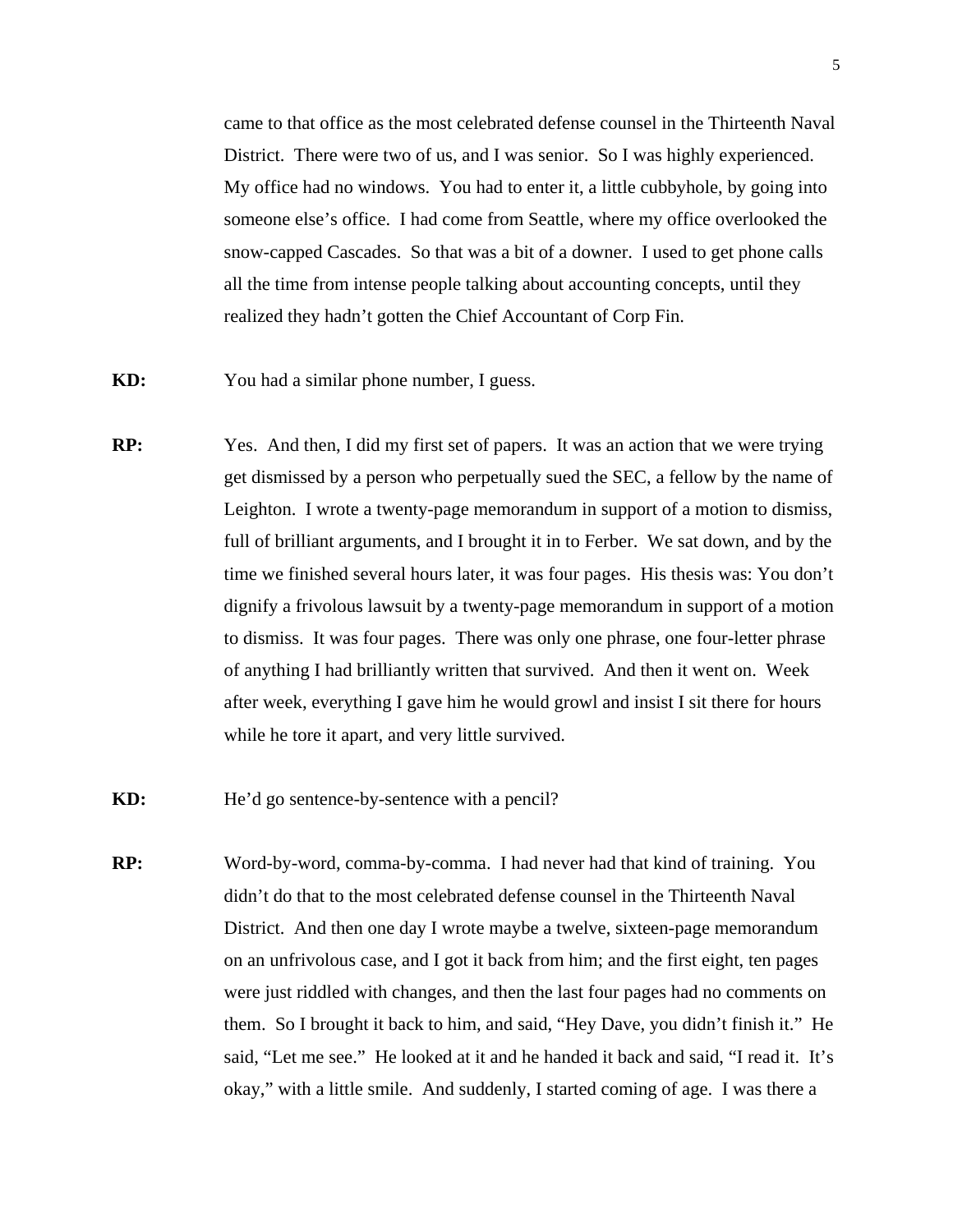year, and during the summer, Ferber was in Europe on vacation. The other person who would have otherwise supervised me was gone. We were sued by Arnold  $\&$  Porter on a case involving the Canadian restricted list; Arnold & Porter arguing that it was unconstitutional for the SEC to deprive a Canadian company of its right to have its shares traded in the United States because it was a property right that was taken away without due process of law – no hearing; the SEC just put the company on the restricted list. Ferber's axiom was: You never ask for an extension. It dignifies the case too much. So we had seven days or a week, ten days, I think, to answer. I gathered a group of people. I remember working for seven days straight. In those days you couldn't finish a brief two minutes before filing time, because you had to type eight copies of onion skin. But I worked, over a hundred hour week – used to come and get four hours, five hours sleep – with a group of people.

**KD:** Who were the people you were working with?

**RP:** I don't remember. There was a fellow by the name of Dave, who was at the Commission for a long time. They were all junior to me, by six months. We put together a motion to dismiss and a brief in support of it. It was about sixty, seventy, eighty pages of brief. Ferber came back from vacation, walked into my office – which he seldom did – he usually would yell for me – and said, "Not bad. Much too long, but not bad." Having said that, the next week he called me into the office and said on a fifty-page brief, "Goddamn it, Dick, Footnote 43? I thought I told you to change that semi-colon to a comma." [Laughs] He was a tough taskmaster. He was also a great craftsman. Not a naturally articulate person. Words did not come easy to him.

**KD:** Speaking.

**RP:** Yes. Speaking. Not writing. I mean it was word-by-word, but scrupulously precise and fair, and taking into account the Commission's needs beyond that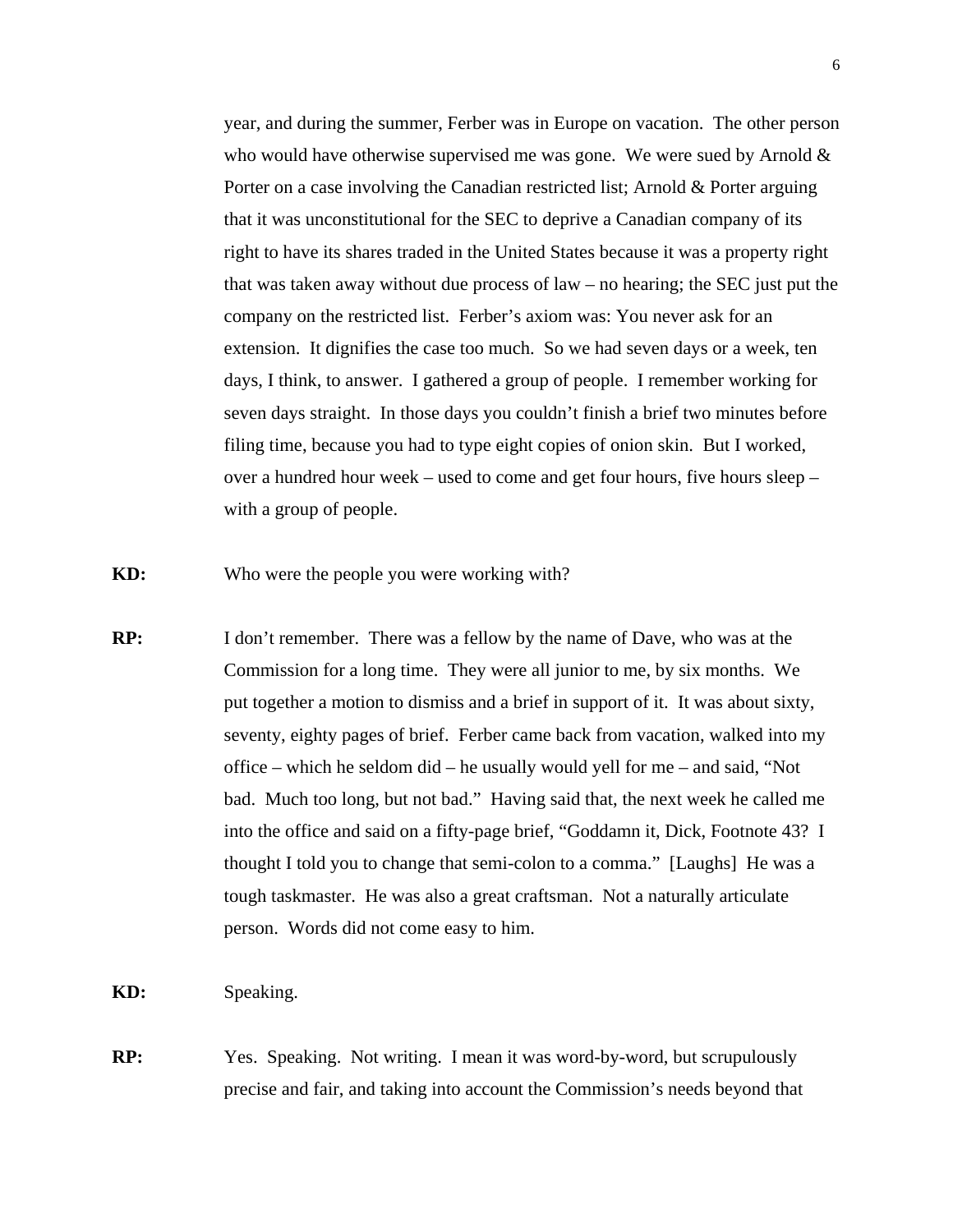case, the precedential value of anything said in a brief. He did, I think, a great job for the Commission. He was a model lawyer and a model civil servant. And over the years, we had become friends.

**KD:** At some point, you became a legal assistant to a Commissioner.

**RP:** Yes. To Manny Cohen. He was a Commissioner at that time.

- **KD:** He was a Commissioner at that point?
- **RP:** Yes. He was one of the first Commissioners, if I recall I could be wrong who came up from the staff. He was a very dynamic, a strange kind of person to be the product of a bureaucracy. But this was the only job he ever had. The only meaningful job he had in his career, other than selling shoes and things during the Depression.

**KD:** Why was it strange that he was a product…..

**RP:** Because he was a very entrepreneurial, imaginative, vigorous person – impatient. And creative. Very smart. Not very meticulous.

**KD:** Not Dave Ferber.

**RP:** No, no. Very, very different. Full of interest in the law. He was Chief Counsel of Corp Fin, but he knew the federal securities laws inside and out; he understood antitrust. He had a very expansive mind. He was a pain in the neck to work for. I have never worked so hard in my life. There was only one legal assistant at that time. And he had been in Corp Fin, so he loved to read registration statements, which meant I had to read them too. I used to stay up until three, four o'clock in the morning; going to work by nine o'clock, nine thirty, start again. Except came home Friday night, never worked Friday night,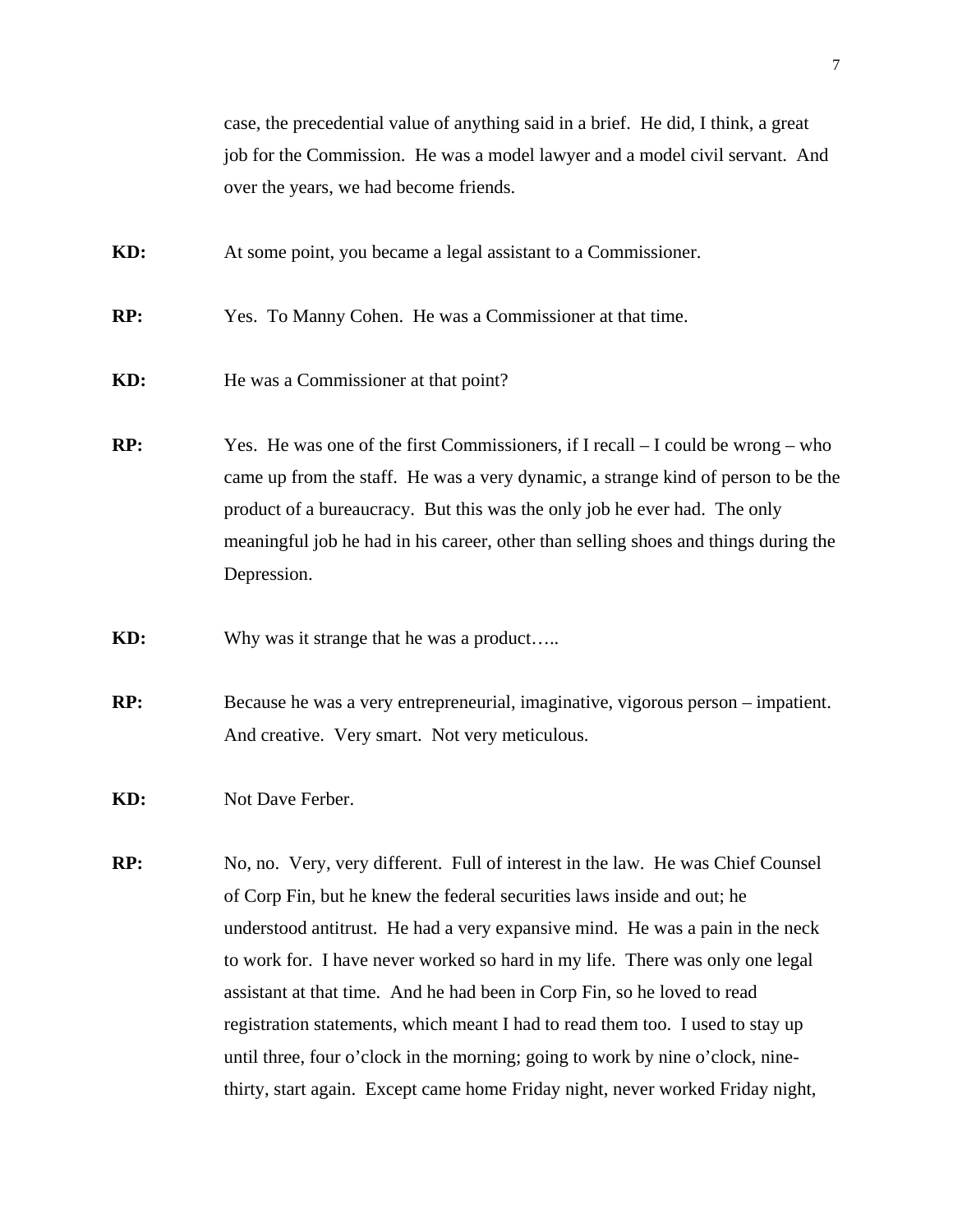never worked Saturday night. Sunday, start again. It was a very, very hard job. But fun.

**KD:** How did you land that job?

**RP:** He asked me. I think that the Kukatash case, that was the Canadian restricted case, sort of got my name around.

**KD:** So it was mostly dealing with Corp Fin-type issues?

**RP:** No. It was dealing with them all. It was a wonderful educational experience. It was dealing with all the Commission's business. For example, one of the things that is etched in my mind was a meeting the Commission had in this august Commission meeting room with a new carpet. There were the Commissioners around the dais and there were four well-dressed, overweight, cigar-puffing representatives of the New York Stock Exchange. A man by the name of Sam Rosenzweig, a partner of Milbank, Tweed, actually, he was a very decent guy, but kind of pompous until you got to know him. The executive vice-president of the Exchange, Bob Gray, a couple of other top officials other than Keith Funston, who was president at the time. There was a firm called du Pont Homsey, a brokerage firm, NYSE member, that was about to go bankrupt, or had gone bankrupt. The question was – the Commission had asked the New York Stock Exchange, "What are you going to do for the customers?" The Stock Exchange said, "We're a stock exchange. We execute transactions. We're not responsible for customers of brokerage firms." And they laughed. It was the arrogance: "Out of the question. What a childish thought," as they flicked their ashes on the carpet. I thought the arrogance of these people was something to behold. They went back to New York, and in twenty-four hours, the Exchange announced the formation of a customer protection fund, which was the predecessor of SIPC. The reason is, despite their bravado, and their almost laughter at the Commission's suggestion, Keith Funston, and perhaps others, had a keen sense of public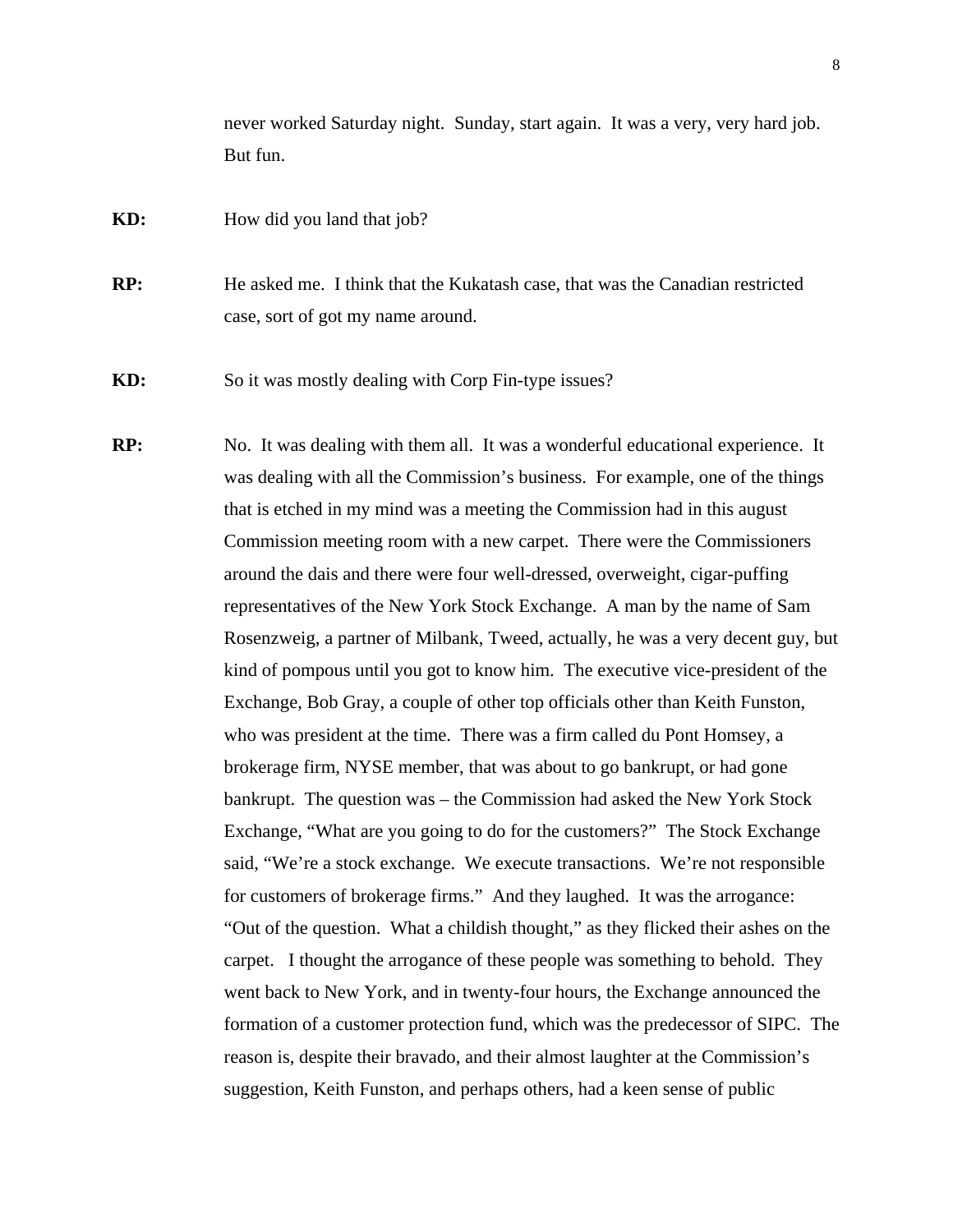relations. They knew that they could score a public relations coup, and make lemonade out of lemons, if they did this. That started the Customer Protection Fund. As the Exchange and the securities markets, and a number of brokerage firms – and the standards of membership became looser, the Exchange and the industry were successful in getting the government to take it over, which is probably a proper function for the government. That was the predecessor of SIPC. But I have that vivid memory of that meeting, and the ashes falling on the new carpet.

- **KD:** You draw a good picture of the guys from the New York Stock Exchange. How about the Commission itself? What was that like at the time? How did these men work together?
- **RP:** They worked together in the most collegial way. They'd get mad at each other, and they'd try and manipulate each other – particularly Manny. Manny was a very aggressive, creative regulator. His best friend for many years was Barney Woodside. I take it back – Barney was appointed a Commissioner before Manny. Barney was a truly conservative individual, insofar as everything was concerned, but particularly regulation. Manny was an aggressive regulator. They were very, very good friends – different as day and night, but good friends. Manny used to plot as to how he could manipulate Barney to support something. They'd negotiate. It was before the Sunshine Act, and the Commissioners used to get together and talk to each other in private – not necessarily secretly, but in private. I would be present, other legal assistants could be present – but it was a process of informal consultation. They all had great respect for each other. They'd swear and mutter under their breath at that crazy Jack Whitney. There were two Republicans: Jack Whitney and Barney Woodside, who tended to be conservative. There was Bill Cary, who was a superb gentleman and almost an unnatural leader; Manny; and then there always was what I would call a lightweight, meaning someone who really wasn't deeply engrossed in the intricacies of the securities law.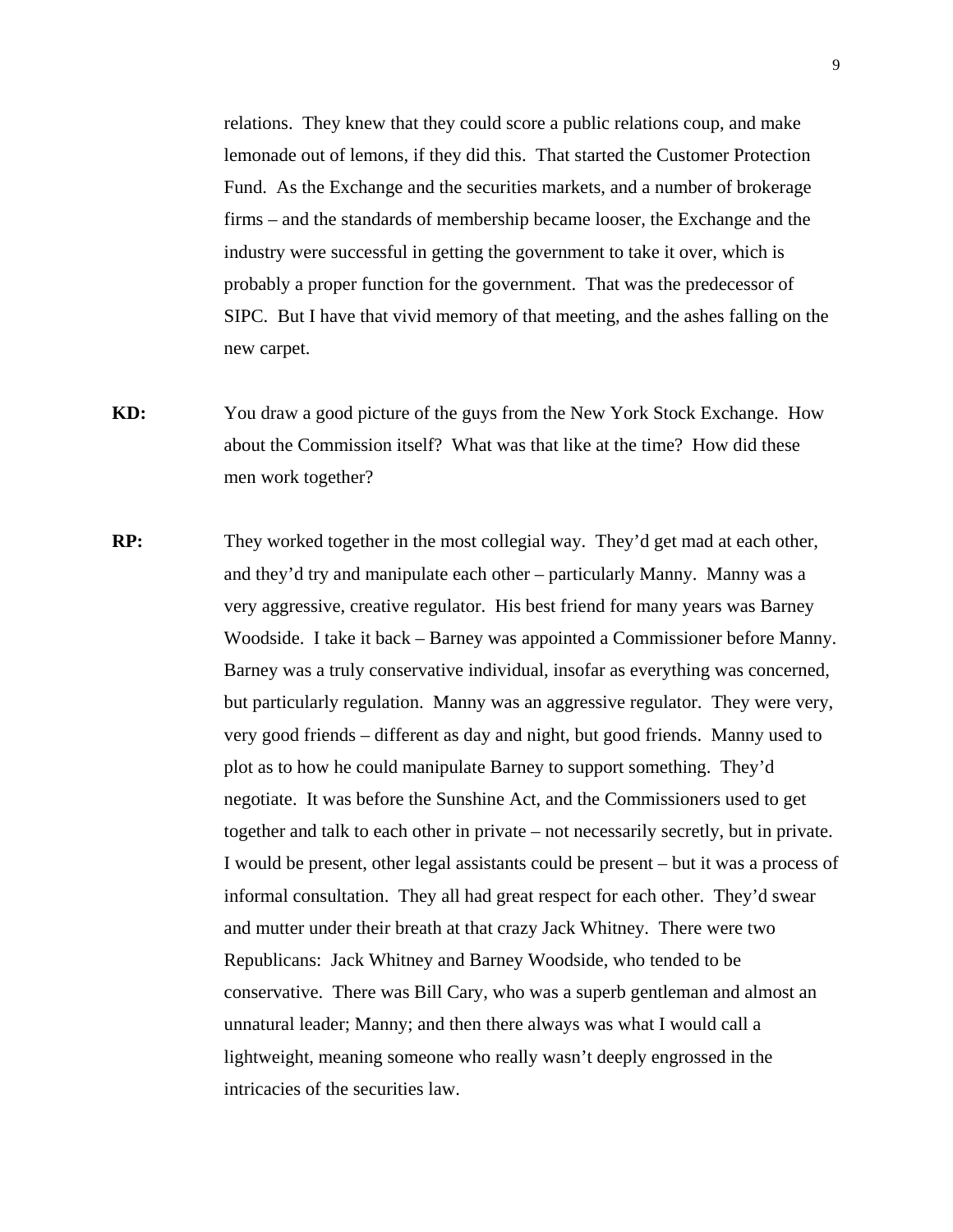- **RP:** Yes, maybe one of several political appointees over time. But they weren't dumb. But insofar as the substance of securities law, they were not interested, nor well versed – at least at the time they came. There was Senator Frear – a wonderful man, who was the author of the Frear-Fulbright Act that expanded reporting requirements to over-the-counter companies. That was one of them. Hamer Budge was another one. Hamer Budge was the most stubborn man – nice man, but stubborn. They served a good purpose. They basically brought the Commissioners to reality when it came to dealing with the Hill. At that time, the SEC was a very unimportant agency as far as the Hill was concerned. In the Senate, the Banking Committee had jurisdiction. The Commissioners would go down there to talk about securities, and all the Senators would do was talk about banking. On the House side, it was the Interstate Commerce Committee. I think there was a Securities subcommittee, so there was a little more focus. But they were relatively unsophisticated. The committee staff on the House side consisted of some shrewd old, good old Southern boys, from the time when Southerners dominated the Congress, and had the seniority to become committee chairs. So the Commission wasn't very important. It was a backwater. When you looked at the newspapers, the biggest case the Commission had was lucky to get mentioned on the first page of the financial section – not the first page of the paper. When you look at the relative importance of securities and the Commission's function in the 1960s versus today, you realize something very fundamental has happened to the national economy and the financial community.
- **KD:** It was a much smaller market.
- **RP:** Much smaller market. Securities legislation was always justified with the images of widows and orphans. In fact, the people who invested in securities were fat cat, upper middle class and above. One can argue, if one wants to be a cynic, that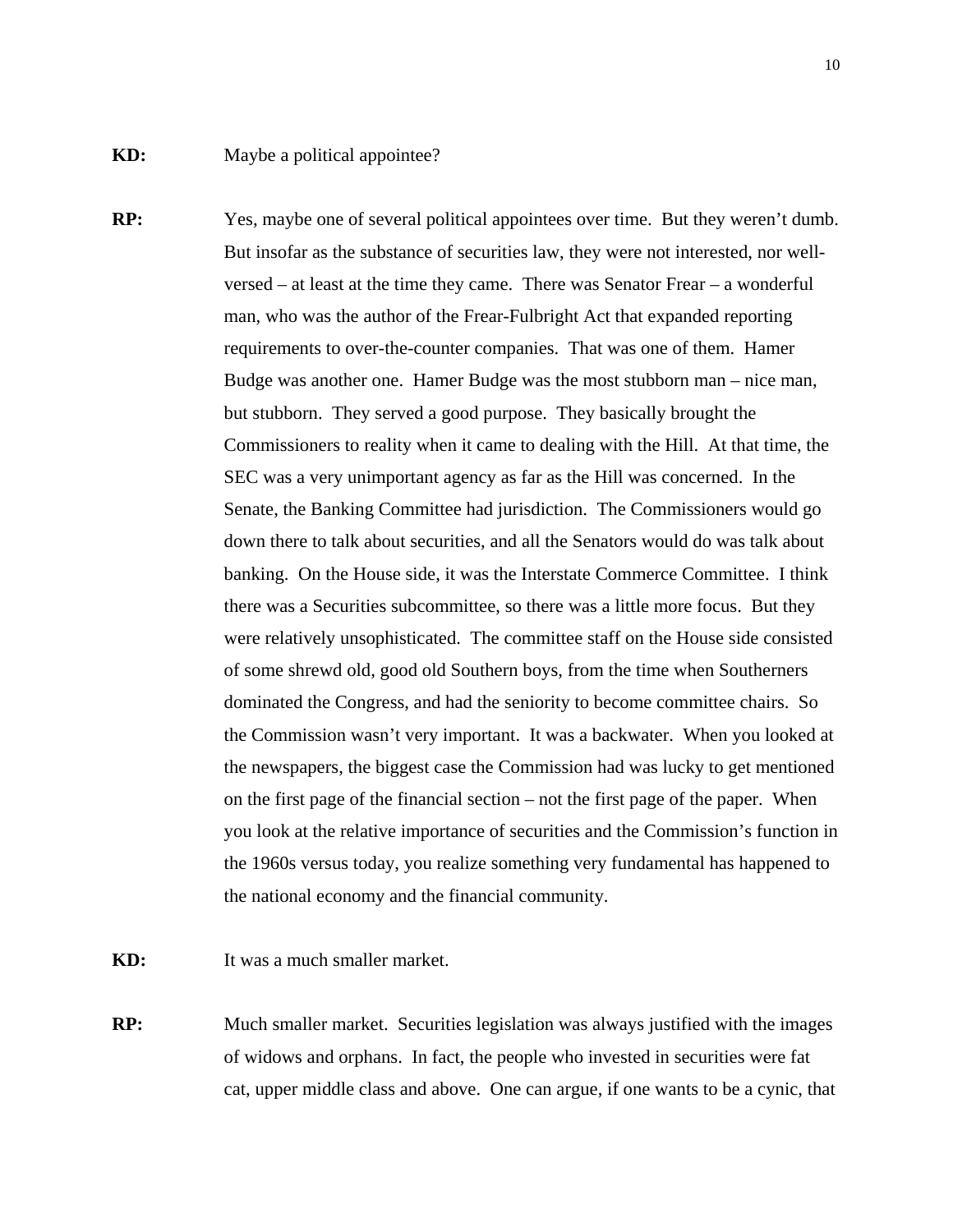the reason the Securities Act was passed in 1933 is that the rich, the powerful, were suffering along with the poor and downtrodden; but their voices were heard first, even by the New Deal.

- **KD:** Interesting. I've never heard that in particular pointed out. The AMEX case would have made the headlines, would have made the front page. Weren't you coming off that at this point?
- **RP:** Maybe the AMEX case did make the front page. The Special Study may have made the front page. I don't think Texas Gulf made the front page.

**KD:** Nobody quite knew what that would turn into someday, I suppose.

- **RP:** That's right. That's right.
- **KD:** Other highpoints of working with Manny Cohen as his legal assistant?
- **RP:** [Laughs] One of the high points was that Manny loved to be an author. He was a good writer, but he had no patience for craftsmanship. So I used to do the drafts, and spent hours or days; and he used to spend fifteen minutes, make brilliant edits without detail – without necessarily fitting it in. We'd go through eighteen drafts. One time he agreed to co-author a chapter in a book on foreign securities markets with Allan Throop, who was a partner, a very senior partner, of Shearman & Sterling, and also came to Washington in some post for a short period of time. He was the quintessence of a Wall Street conservative lawyer – very nice man. Very deliberate. Used to drafting trust indentures – not scribbling off stories. [Laughs] Or articles. It became clear after one or two sessions that Manny couldn't stand working with him. So I did it. I remember going up to New York – and probably came about six o'clock at night – and working with him. We'd go in a conference room, and there were eight young associates sitting around a table. We'd go word-by-word, line-by-line, and Allan would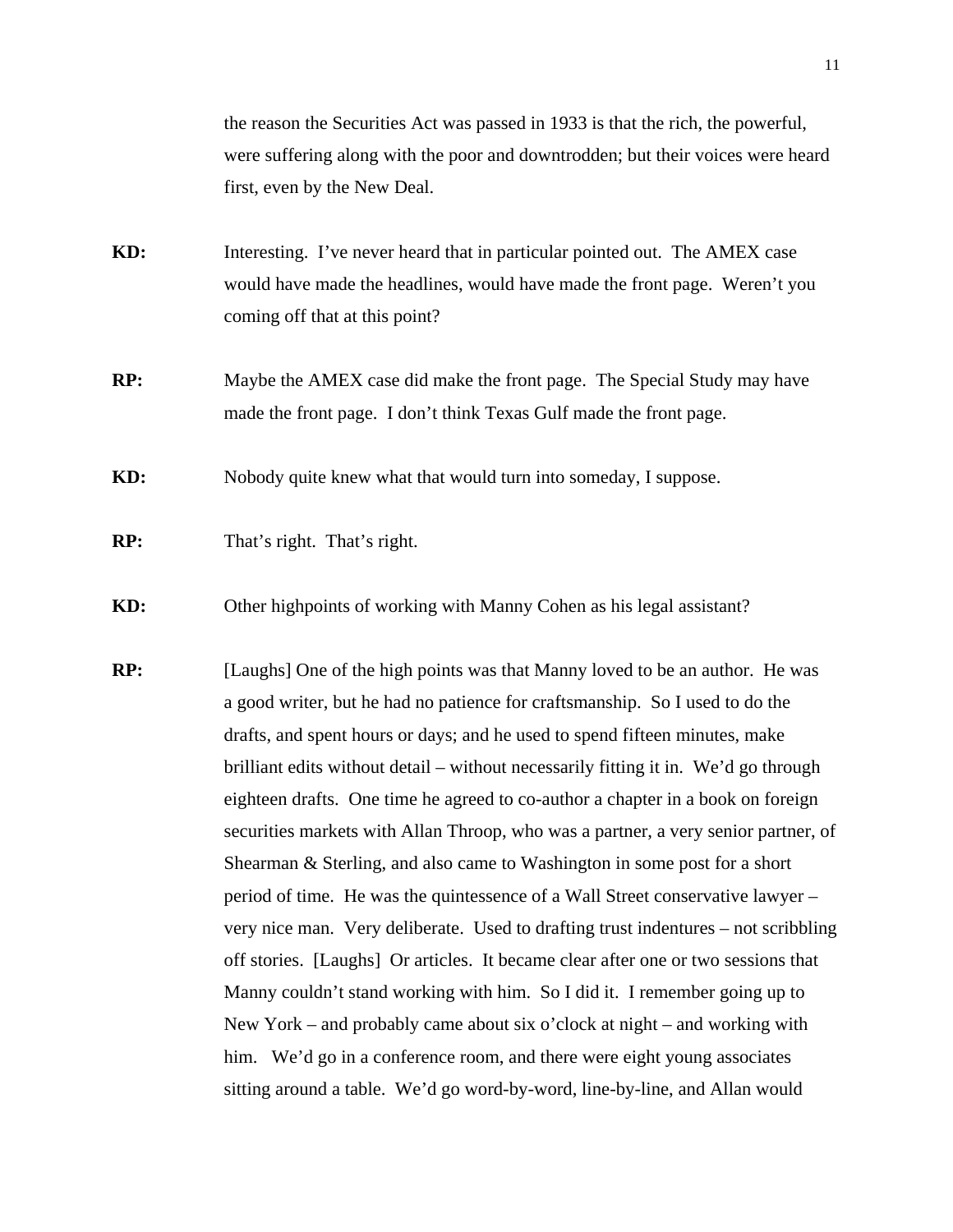say, "Shareholders. Should that be one word, two words, or hyphenated?" The associates would give their views. I forget how it was resolved. But it was resolved. He would change a word; he would read the sentence with the word in it. He would read the sentence before, and then that sentence, and he'd read the sentence afterwards. And that went on. A kid would make a comment. There was one particularly obsequious associate...

- **KD:** These were his associates?
- **RP:** His associates at Shearman. It was my first introduction to a large New York firm. And he was obsequious. He'd make a comment, "Oh, Mr. Throop, I think maybe there should be a comma after the word shareholders." He'd look at it and say, "Good catch." The kid's chest would puff wide open. I'm writing articles, and he's placing commas. I said to myself: I never want to go to New York and work in one of these firms. Now, looking back at it, you work as a partner in one of these firms, you're in a different position than working as an associate. But I was determined I would stay at the Commission. Oh, the other thing I would never do is look for a job, after my first experience looking for a job. I stayed at the Commission until a law firm in Washington made me an offer I couldn't refuse. What happened is, the Commission was a manic/ depressive place. You'd get involved in a matter, and it was exciting, and you'd be in the forefront of what the Commission was doing, and then it'd be over. I don't know: you'd feel a little let down. Depending on how you felt when that offer came in, you'd be more or less receptive. After eight years, when I was receptive, an offer came in for the Washington law firm.
- **KD:** So if a firm is smart, it's going to watch you and see when you're back in the routine.
- **RP:** They're not that interested. [Laughs]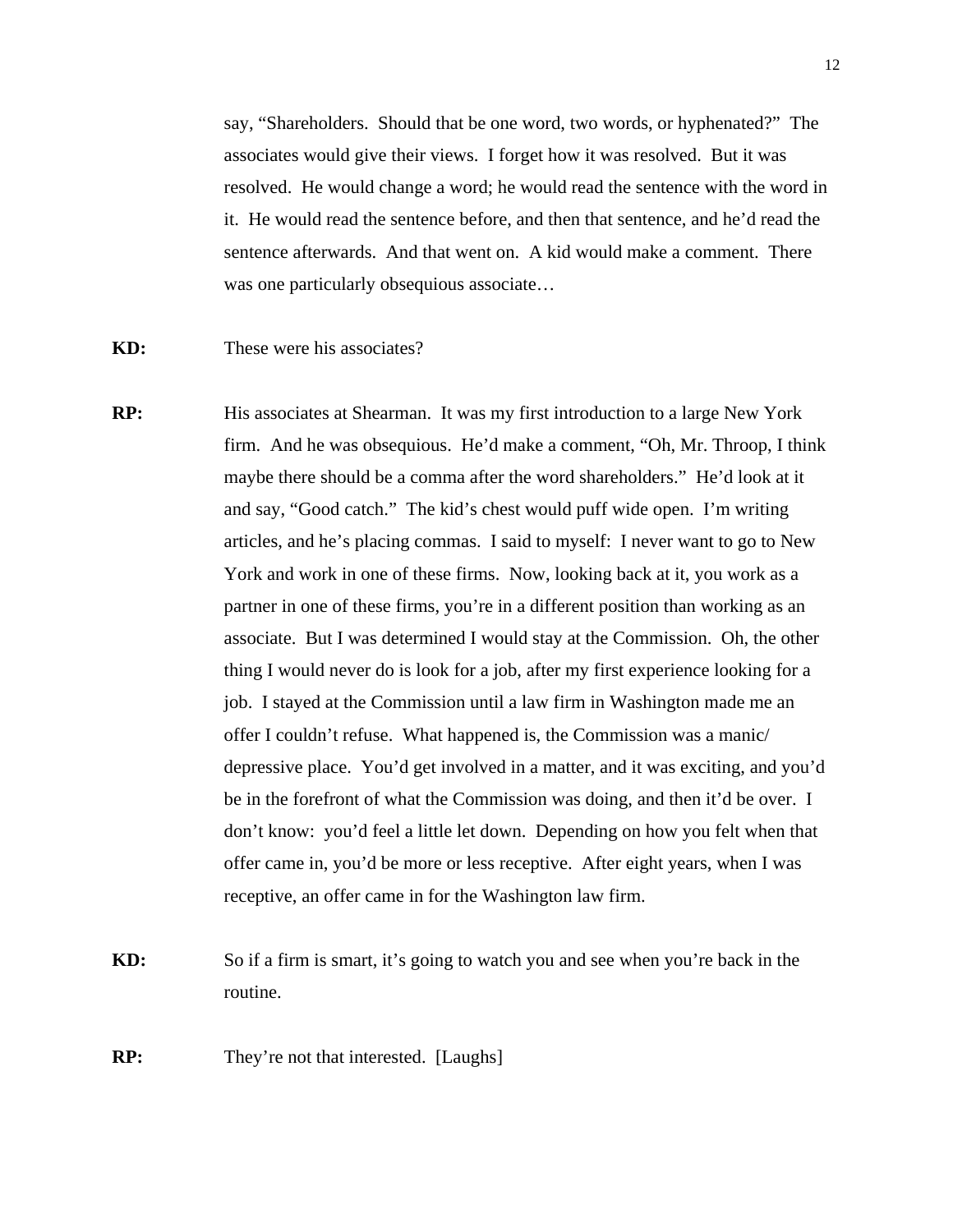- **KD:** Some would say you were working for a really great law firm when you went into the General Counsel's Office.
- **RP:** I think so. I think the General Counsel's Office is probably the second best law firm in government, the first being the Solicitor General's Office, because the Solicitor General's Office has more breadth. But the standards in the General Counsel's Office were at least as good as any law firm in the country. I mean it's just a first-rate office. When Dave retired, Paul Gonson took his place, now Jake Stillman. You're talking about just great lawyers. Paul Gonson's a friend of mine. He was in my firm after he retired. He's a great person and a great lawyer. But yes, it is a wonderful training ground, a great spirit. It's gotten bigger now, and there's a Counseling as well as an Appellate end. There were only three groups when I first went in there. Each group was six lawyers. Then there was a Special Counsel, and then an Assistant General Counsel. The General Counsel was a political appointee. Then ultimately, there became an Associate General Counsel. Walter North held that job for a long while. But it was eighteen, twenty people – twenty-two people. They did all the appellate work of the Commission. They did the counseling, which was more or less important depending on whether the General Counsel had a rapport with the Chairman. If the General Counsel had a rapport with the Chairman, counseling became very important. It was clearly the most influential office in the Commission. If there was no rapport, then it became mainly an appellate and a tactical legal office.
- **KD:** Tell me about some of the General Counsels you worked for, and sort of emphasizing that point, what their relationship was with the Commission.
- **RP:** The first General Counsel who hired me was Tom Meeker. I liked Tom. He was more of a politician than a hardworking lawyer. But he had a great allegiance to the profession, and a great, I think, loyalty to the Commission. I think he had a good relationship with the Chairman, but he wasn't there too long. One of the sparkling General Counsels was a fellow by the name of Allan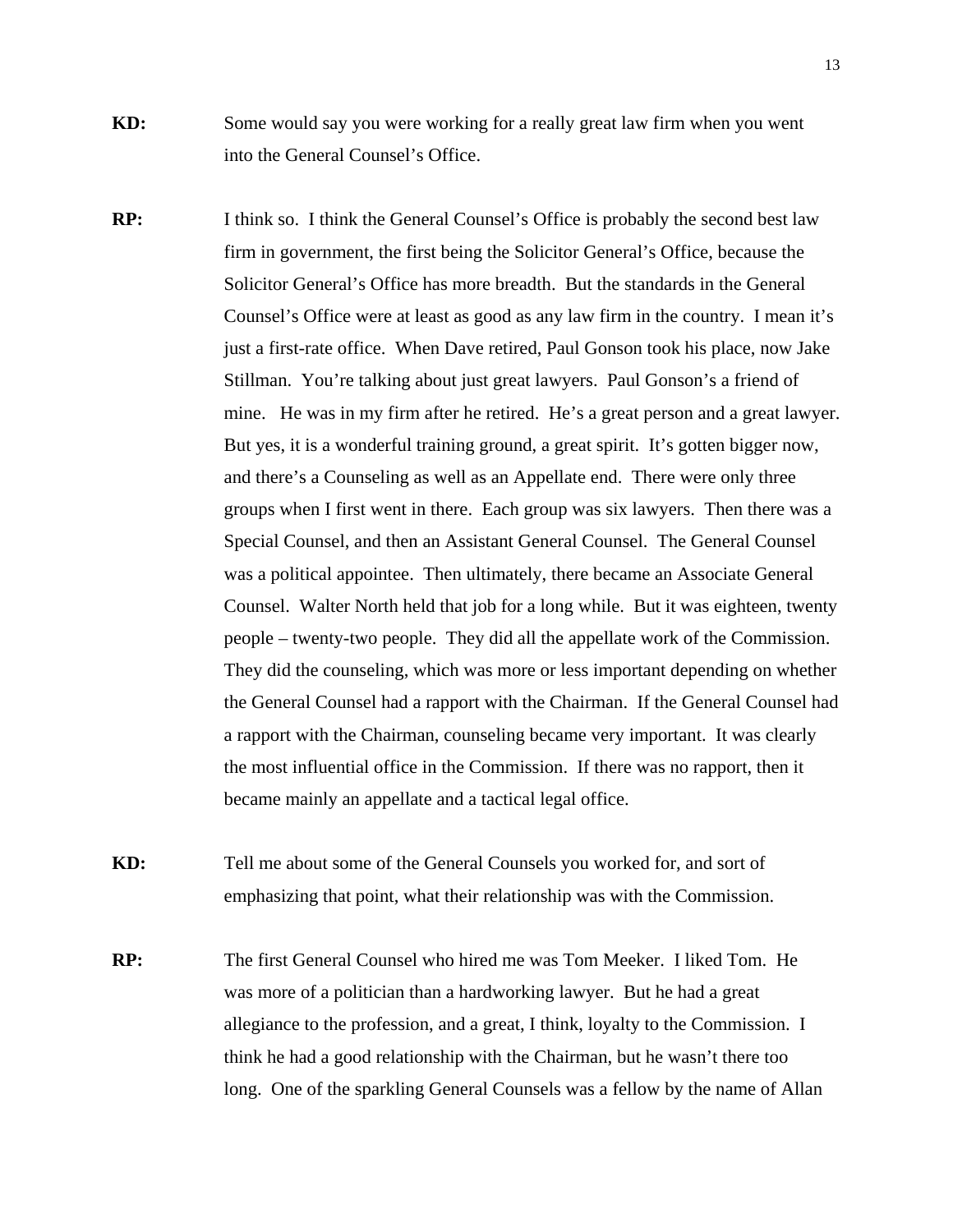Conwell, who was a fine – prided himself on being a fine lawyer. He came from a New York firm, Willkie Farr, and also was a sparkling personality. He and Bill Cary, I think, had a great relationship. He was a wonderful guy. The greatest General Counsel of all, in many respects, was Phil Loomis, who was one of the two or three people I had met in my life whose limits to intelligence and ability I was never able to find. He had an amazing, very self-effacing, intellect. He was kind of an extraordinarily shy person, and socially very awkward. I understand when he went on the Commission his personal life was isolated; I think his wife had died, and I think he was drinking, and he fell apart. But during the many years he was General Counsel, he was relied upon by every Chairman of every persuasion. He was the quintessence of a counselor and an advocate. I would spend half a day, a day, drafting something; he'd come in, take a look at it, and five minutes later, hand it make to me, saying, "It's excellent." And make some changes, sometimes significant – dictate it. He wouldn't edit fine; he would put in a paragraph in two minutes, two seconds, that would take me two hours to draft. He was extraordinary, and absent-minded. He once walked out to go to the Supreme Court without his pants and morning coat.

**KD:** Now did you work as an assistant to Loomis?

**RP:** No, I was Assistant General Counsel. I went to Manny as his legal assistant for two years. Then, exhausted, I crawled back to the General Counsel's Office and did appellate work and counseling for a while. I also worked for about six months as a legal assistant to Bill Cary, who was an extraordinary guy, a professor from Columbia, a patrician through and through, who had a rarefied intelligence and a stubborn determination to do whatever it takes. When we were lobbying – I think it was the Frear-Fulbright Bill through Congress – he would go over to the Hill, visit every one of the fifty-some-odd members of the House Interstate Foreign Commerce Committee, and make his pitch. I remember him coming back one day, and saying to me, "You know, it's just like selling toothpaste, you've got a line." [Laughs] I think he enjoyed it. He was very much an intellectual snob,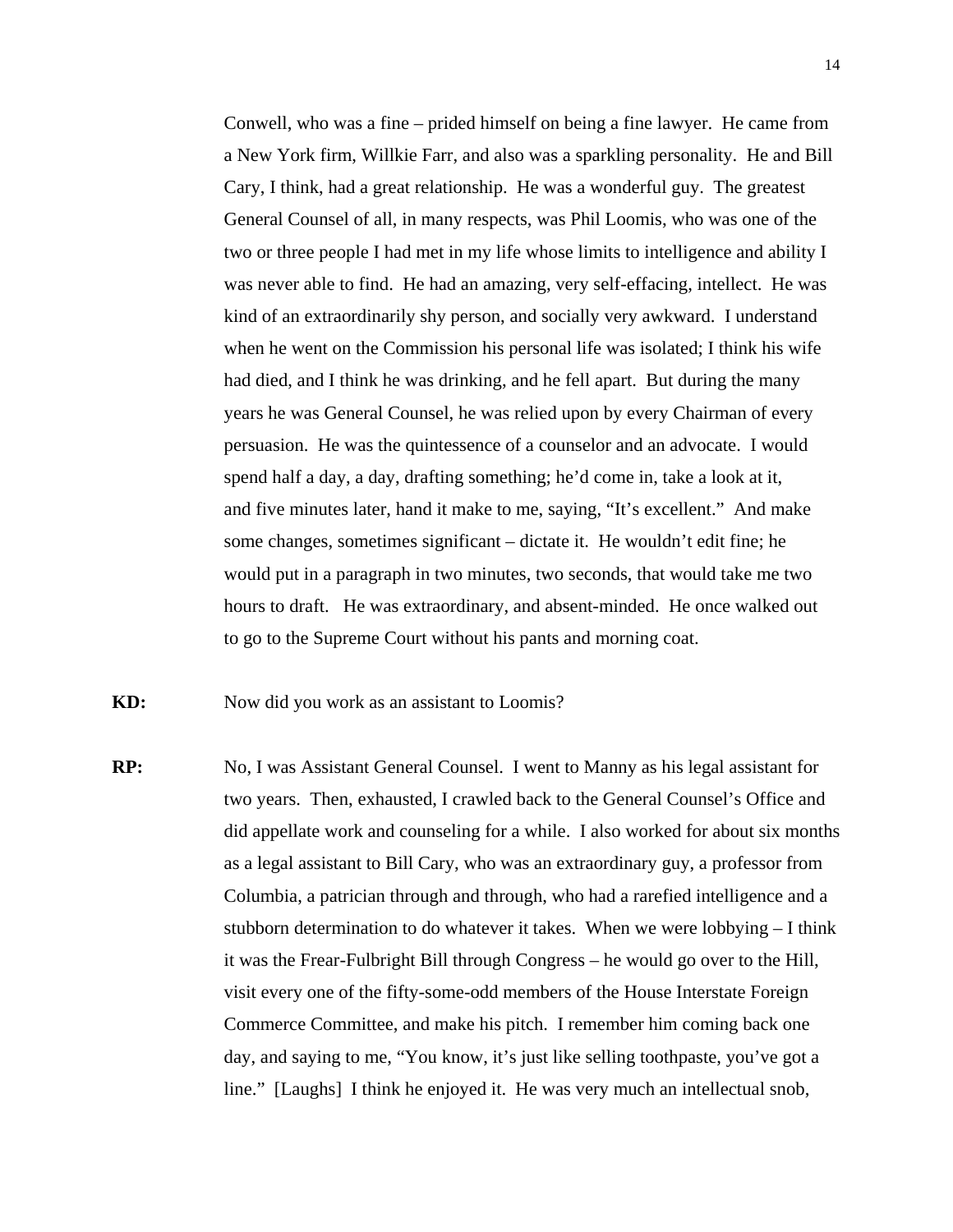and he viewed Law Review as the quintessence of achievement. I hadn't made Law Review. But I wrote a Law Review article, a long one, early in my career, that was published in the Columbia Law Journal with a fellow by the name of Mike Eisenberg. Once I wrote that article, and it was published, I came up to his standards. [Laughs] It's very funny how he revered Law Review. He was just a great human being who, I felt, was not someone with sparkling genius intelligence, but with a discipline and a drive, and a clarity of where he wanted to go, that took him far beyond what other people with his abilities would do. His writing style was extraordinary: very sparse, sometimes three word sentences, and very readable.

**KD:** Did you go from there back into the General Counsel's Office then?

**RP:** Yes. Whenever I needed a job, I went to the General Counsel's Office. Then I was asked by Manny to be staff director of a group that would do a study of the Investment Company Act. We worked for about sixteen months in producing "Public Policy Implications of Investment Company Growth." That enabled me to become the whipping boy for the mutual fund industry. I mean, they thought that report was the biggest assault on free enterprise that any government agency had mounted since the days of FDR. I spent sixteen months really working day and night, producing that report.

**KD:** Let's back up a little bit. That is, you know, definitely one of the big subjects I want to get to. Can you talk a little bit about the context? What was in the air that led to something as specific as putting together a team to generate this thing?

**RP:** When Cary was Chairman, he brought in a couple of people, extremely bright young lawyers. One was Gordon Henderson and the other was Bob Mundheim. Bob Mundheim, in particular, had gone on to the dean of the Pennsylvania Law School, and has a distinguished career. They put together a group that went out and studied some mutual fund complexes. But they made a mistake that many –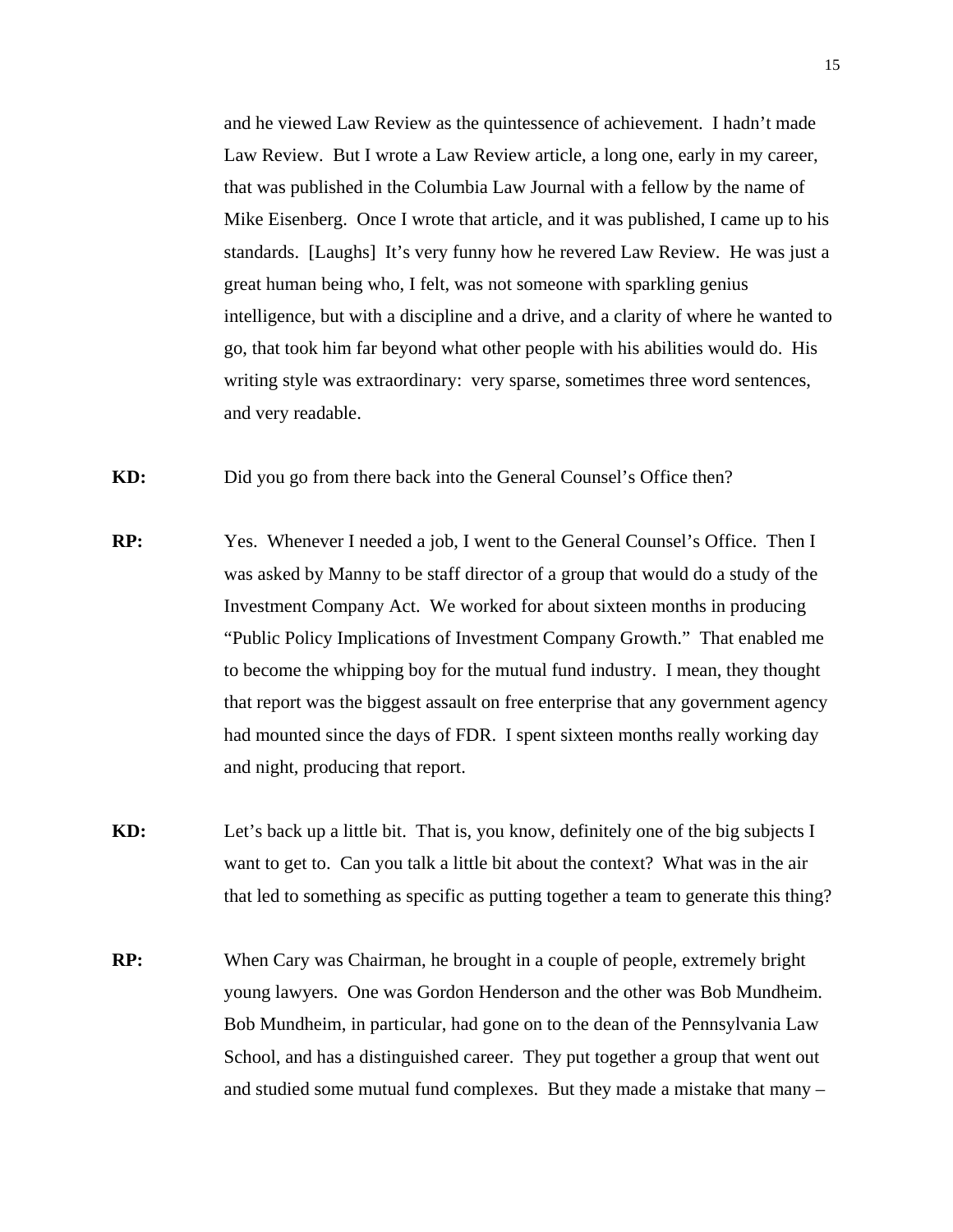by no means all – what I would call lateral entries into the SEC – make, and I suppose it's true of other government agencies. They had been stars in their own right, and they looked down on the staff as somewhat less capable people than they are – bureaucrats. They get sabotaged, not active, explosive sabotage, but they get indifferent cooperation from the staff. The result is, nothing happens. Somebody like Manny Cohen, who for some strange reason loved the Investment Company  $Act - it's a highly regulatory act; he was very much a regulator at heart;$ and really was irritated by those people, because of the way they treated the staff.

**KD:** Was this following up on the Wharton School Study?

**RP:** Yes, this is the first follow-up on the Wharton School Study. When Manny became Chairman, he was determined to get follow-up on the Wharton School Study, and he asked me to lead this group. The political environment was not good. There wasn't really an outcry for reform. The Wharton School Report had come and gone. We weren't in a period that followed a big period of scandal, so it wasn't a period conducive to reform legislation. But Manny had a thing with the Investment Company Act, the Wharton Study; and with his support, we came out with a fairly comprehensive and – for the time – radical set of proposals, abolish contractual plans - the front end load of contractual plans – put a hard limit on sales loads. I think – what did we say – a five percent limit, or something like that? Have a standard of reasonableness for management fees. And a lot of other stuff that was more technical. The report was badly received by the industry. On the other hand, some of the liberal newspaper people loved it. Eileen Shanahan was the New York Times reporter who covered the Commission at the time. Eileen was a terrific reporter. To this day, I swear on a stack of Bibles that I did not leak the report to Eileen. But she used to come around whenever she had a spare moment, to talk with me and other people. She understood what we were looking at. She'd sit down and she'd say, "Dick, what are the alternatives that the Commission has with respect to sales charges?" I would, as neutrally as possible, give her the range of five or six alternatives.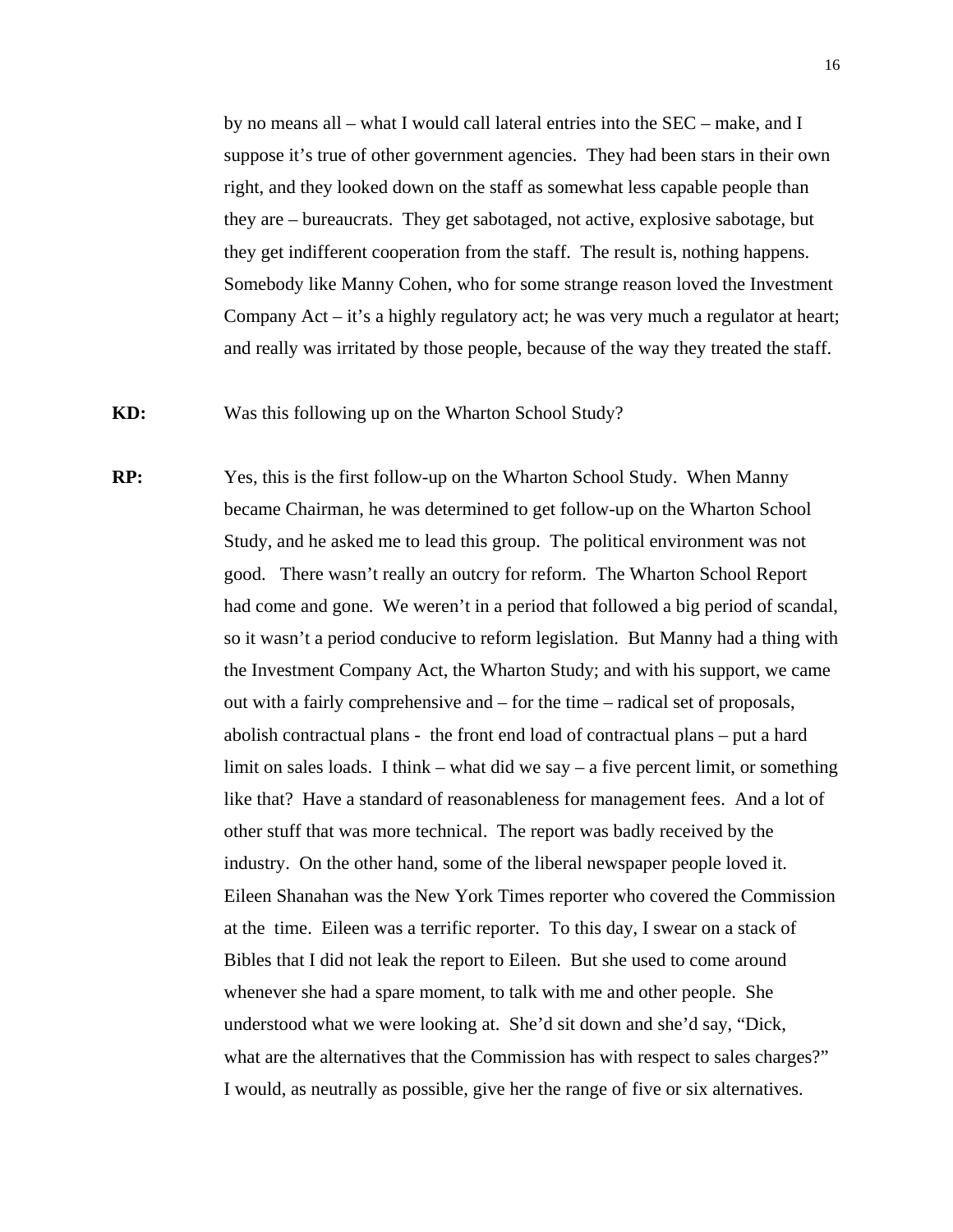After spending a lot of time, she knew the Commission; she knew Manny Cohen, and she used to sit down with Cohen, too; and she knew where the Commission would be going. She wrote a story for the Times that was either a big three, four page story, or maybe it was installments, that got the Missouri School of Journalism Prize. About several months before the report was out, she predicted ninety percent of the major proposals.

**KD:** And this would have been while the report was with the Commission?

- **RP:** Oh yes. This was before it came out, yes. It's just a good example of smart reporting, and a willingness to spend the time: to know the issues, to know the institution.
- **KD:** Tell me a little bit about the other people you were working with at this point. You had guys like Sheldon Rappaport, who…

**RP:** I had Shelly Rappaport who handled contractual plans.

KD: Okay. And he'd been in the Special Study, right?

- **RP:** That's right.
- **KD:** Did he bring any expertise from that?
- **RP:** Shelly focused very intensely on the contractual plan. The contractual plan chapter was his contribution. I don't think it went beyond that. But it was considered an important chapter. The guy who was the roving genius of the group was a strange looking guy by the name of Bernie Wexler. Wexler had very bad feet, and he wore high-button shoes and a bow tie, a small bow tie. And he had glasses. Even with glasses, he had to lean over the table and look at something two inches from the paper. He was an exquisite writer, but with a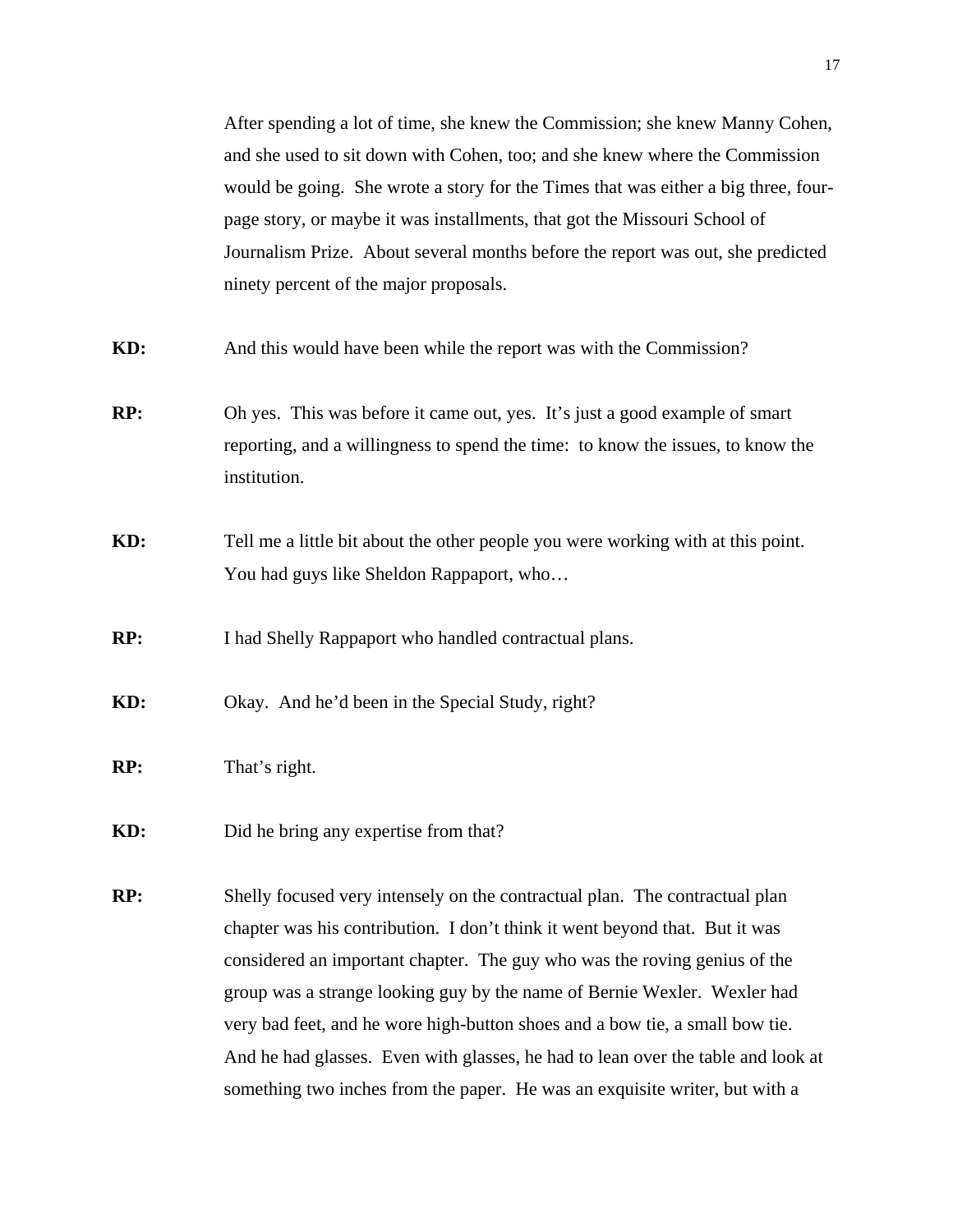very journalistic style that you had to censor. You couldn't let it go out – picturesque – I loved reading his stuff. It was emotionally difficult for me to calm it down, but once you took a red pencil and took out some of the more picturesque stuff, what came out was beautiful. I give him a huge amount of credit. I had a fellow by the name of Bernie Garil – he passed away a year ago – [CORRECTION: Bernie Garil is living at the time of this interview.] – who was our statistician and a non-lawyer. He did a wonderful job. There's another fellow whose name I won't mention, who came in from the Henderson Group. He was awful at the beginning. He thought he was going to show us how to do it. It was a very interesting social study in the dynamics of a group. He went into a funk – it was for about a sixteen month period – he went into a funk for the first third of it. After the first third, when he realized he wasn't having that much influence, he went into a funk for another third. The third third, he came back and made a really nice contribution. I thought it was just a very interesting study in group dynamics.

**KD:** You talked about Rappaport, for example, having this one section. Is that the way it worked for the other guys too, everybody having their section?

- **RP:** I did management fees, and edited the whole thing. I'm not sure who did sales charges, though. It may have been Lou Mendelsohn with Bernie Garil. I know the summary – the introduction was Bernie Wexler. Then there were some technical amendments that, I'm not sure who did it, but it was a small group. I think I've got all the members. We may have gotten one or two additional members for a short period of time. But they were the members who were in the group from the beginning.
- **KD:** And did Loomis just take a big picture look at this from time to time?
- **RP:** Loomis commented on it. But Loomis was not all that important. This was Manny's project.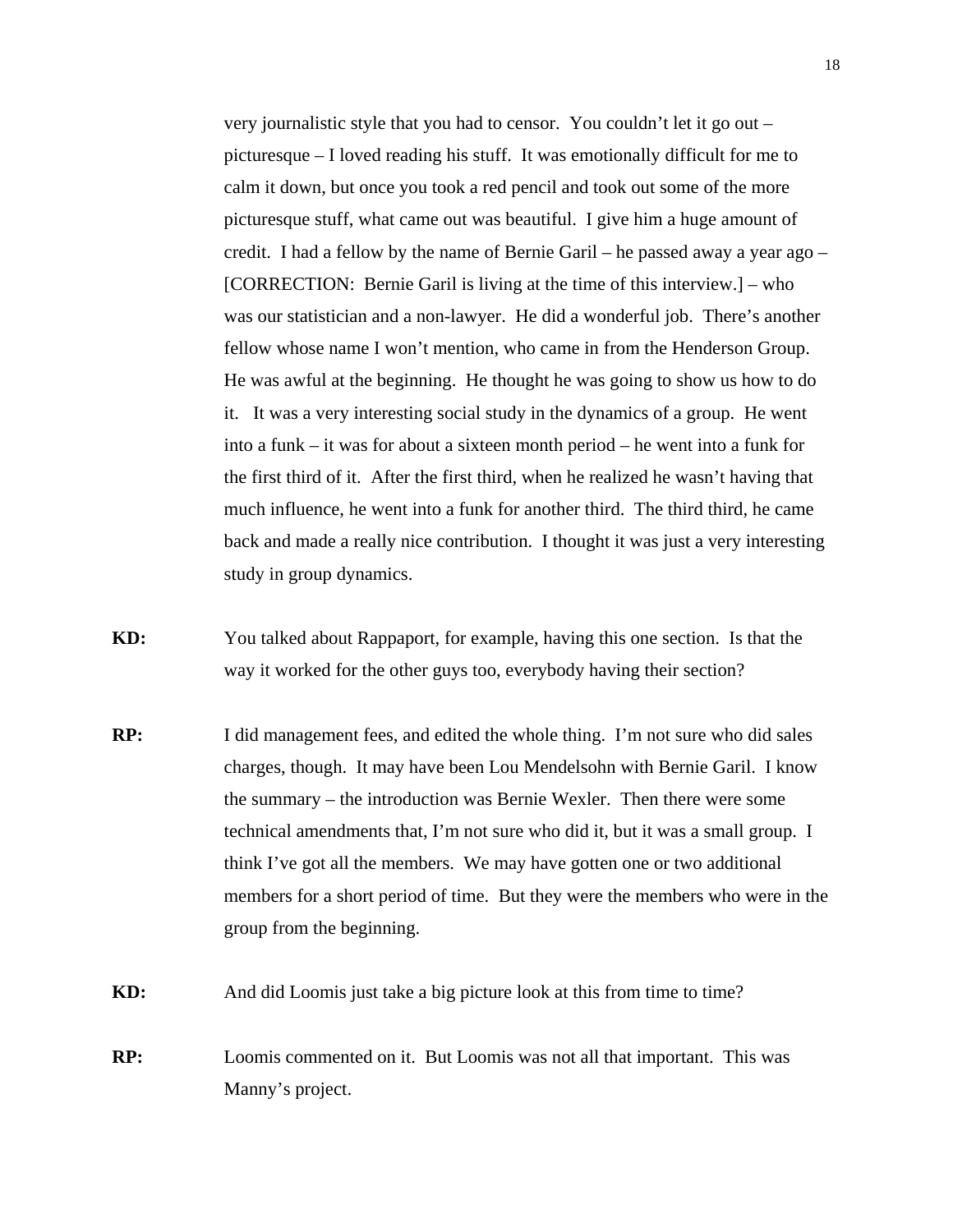**KD:** Well, one thing I want to get to is the issue of Section 22(d) of the 40 Act.

### **RP:** Yes.

**KD:** And the contention that arose around that, and your point of view when you wrote the report, what your recommendations were, as opposed to how it turned out. Tell me a little about that.

**RP:** Well, we thought 22(d) was a cost raising effect. In a way – and over the long run - it perhaps did. As a practical matter, however, when you're talking about sales load or 12b-1fees, there are very little competitive forces other than price raising forces that operate. You have a situation where a large portion of mutual fund shares are sold, not bought. The salesmen will sell what pays them the most money. That's too cynical, because what happens is, they all pay about the same. Because everybody who's in sales and marketing knows that they've got to pay what the other fellow's paying. So they all pay about the same, so that the disparity in compensation doesn't make a hell of a lot of difference to most salesmen. They're not greedy for the last cent, they're greedy for the last buck; and that's only a cent or two difference. So the natural competitive forces of the marketplace in this instant have a cost raising effect up to the ceiling, and the ceiling is the regulatory ceiling. Now I have argued recently in the roundtable on 12b-1, that 12b-1 prevents competition with sales loads even though it wasn't subject to 22(d) by spreading the payments. You can't get much competition if you say I'm going to charge you seventy base points rather than seventy-five. So, I don't think competition – price competition – is the real answer to controls over sales charges. I think you had to have regulatory ceilings. Not that there can't be some competition. You can have the discount brokers. But what you worry about are not the people who are sophisticated enough to get to the discount brokers, you worry about (a) the large group that doesn't use discount brokers, and (b) the even larger group that is so unsophisticated they wouldn't be deterred by very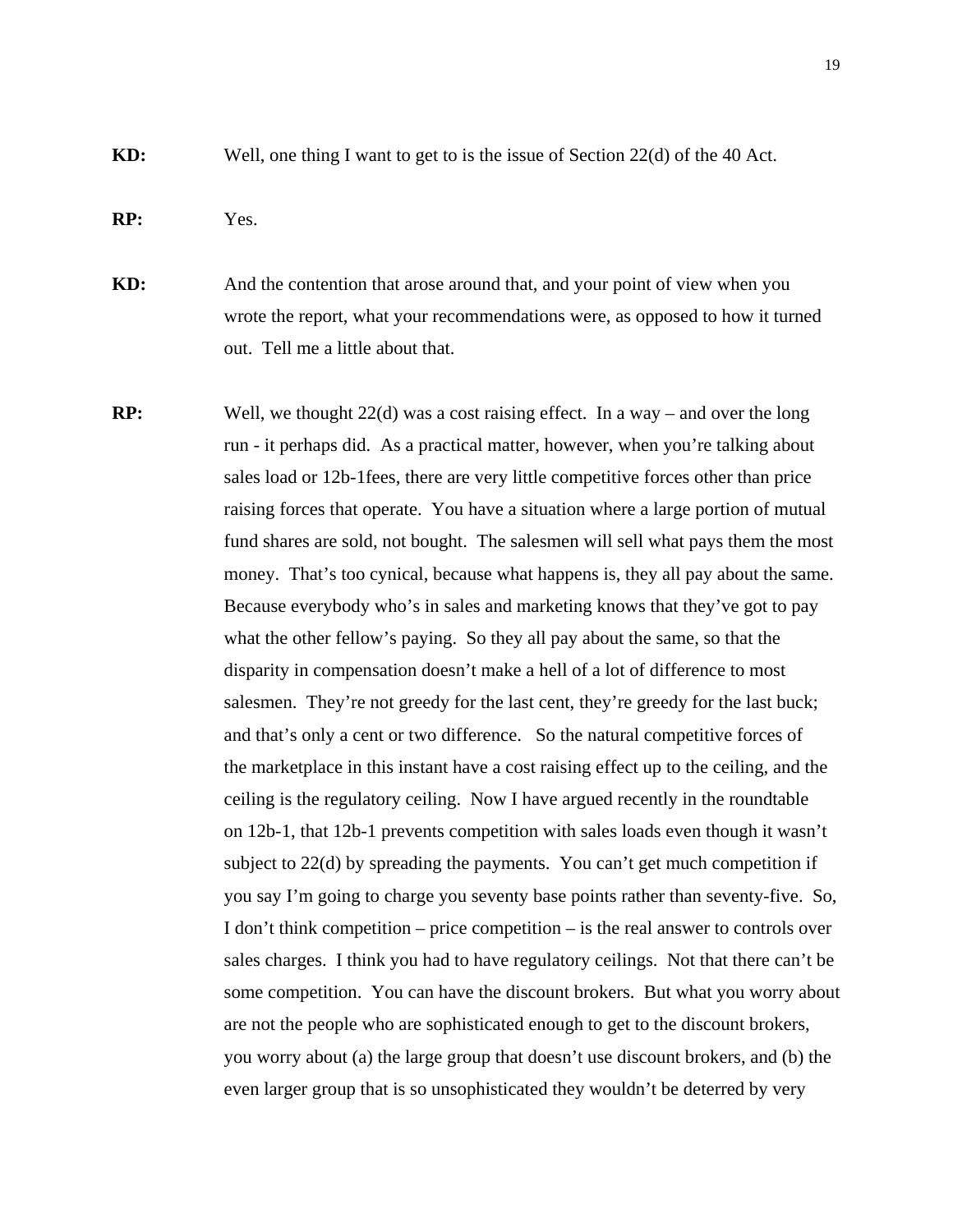high sales charges. So if you didn't have a regulatory ceiling, you'd have, at the margin, a portion of the market that would have exorbitant sales charges. Just like you have in the mortgage markets.

- **KD:** So you're talking about 22(d) enforcing this ceiling.
- **RP:** I'm saying that 22(d) is not that important. Even without 22(d), you wouldn't find much competition. What's more important is a regulatory limit.
- **KD:** There was some sense, certainly later, that the recommendations...
- **RP:** 22(d) got silly. The staff at one time was enforcing 22(d) with the same vigor that they were enforcing an investor protection provision of the 1940 Act. I mean you couldn't offer a free cup of coffee without violating 22(d). But in recent years, the staff has been very flexible on 22(d). They recognize it for what it is. So that to the extent you've got affiliations and things like that – some basis for offering a lower cost product – they'll find a rationale to let it go.
- **KD:** Were there things that your group put into this report I know on the Special Study, for example, there was some provision where they weren't going to go through the Commission, they were going to be independent to some extent. Your report on mutual funds definitely went to the Commission, and they looked at it and thought about what they were going to buy off on.
- **RP:** That's right. Although I might tell you, I was at the Commission as assistant to Manny Cohen during the Special Study. And they were not independent. The Commissioners went over each and every part of it. But it was a relatively conservative Commission, or a Commission with different views. And the way they got agreement was to say: Well, this is a staff report, okay? So, let's see how it flies.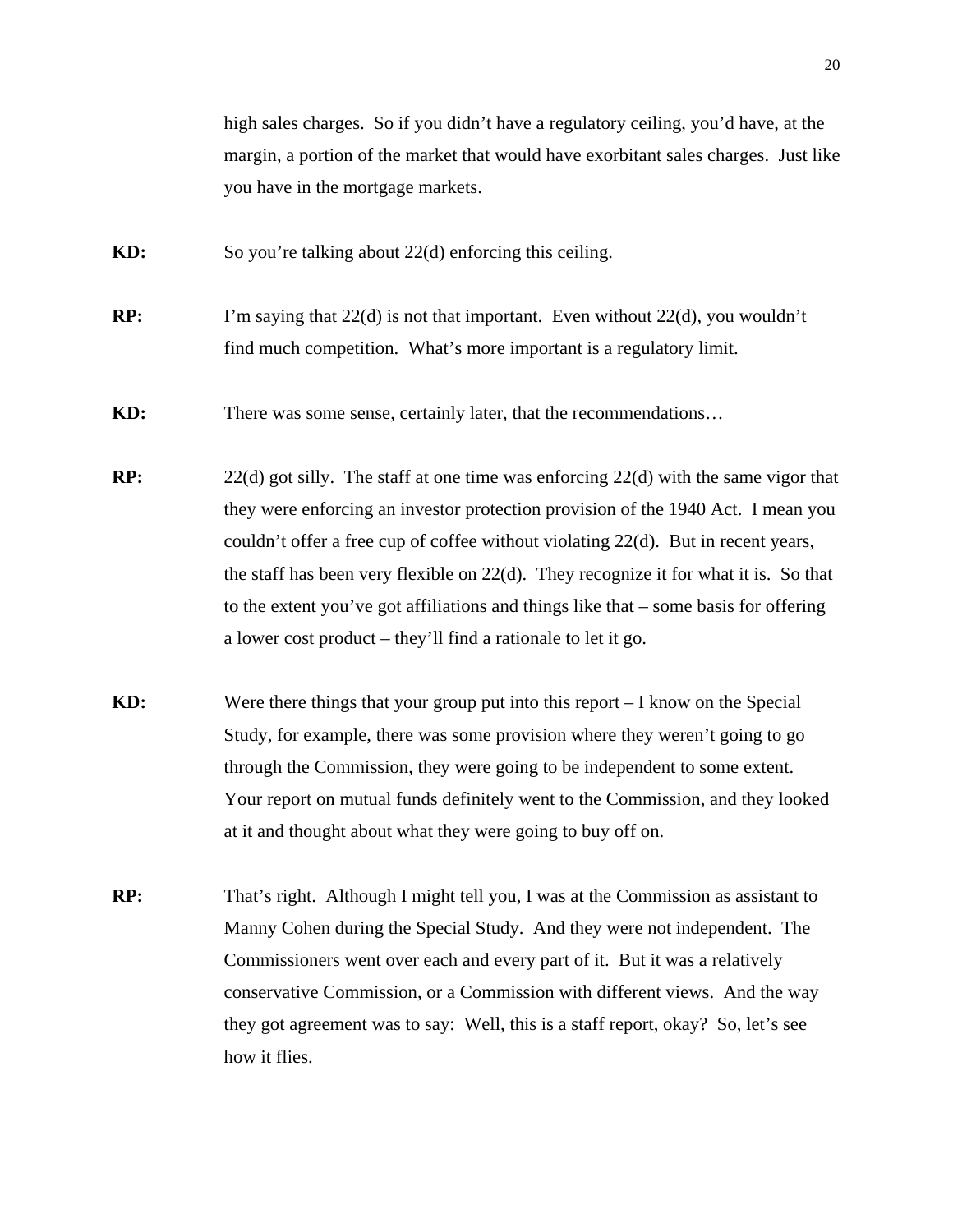- **KD:** People sort of took cover under that idea.
- **RP:** Yes. But every word of that Special Study was reviewed ten times by the Commission.

**KD:** Tell me about your study, and what you saw. Did you really anticipate what the Commission was going to say, or were there things that you were surprised got left on the cutting room floor?

- **RP:** Not at all. We knew exactly where we were going. Not with fine precision, but we knew when we started that we wanted to abolish contractual plans; we knew we needed some kind of vague provision dealing with management fees; and we knew we needed a statutory limit on sales charges. We knew that size was not a problem. There was a whole set of technical amendments that we didn't even consider at the beginning. But the Investment Management Division worked them out for the most part. No, this was a report that was goal driven. There had been enough work done through the Henderson/Mundheim group – Cary – that at least Chairman Cohen knew where he was going. He knew also that in the legislative process, there'd be a compromise.
- **KD:** You talked about the lack of a political driver, that fact that there was no big scandal.
- **RP:** There was Manny Cohen, and he was a political force to contend with.

**KD:** Were there things you would have thought about doing, had you felt that there was more pressure behind it – political pressure?

**RP:** No, I think we felt that the goals were pretty well set, and there was never any pressure to abandon them. See, the Special Study was different. The Special Study started out on a relatively blank slate. There was an awful lot that they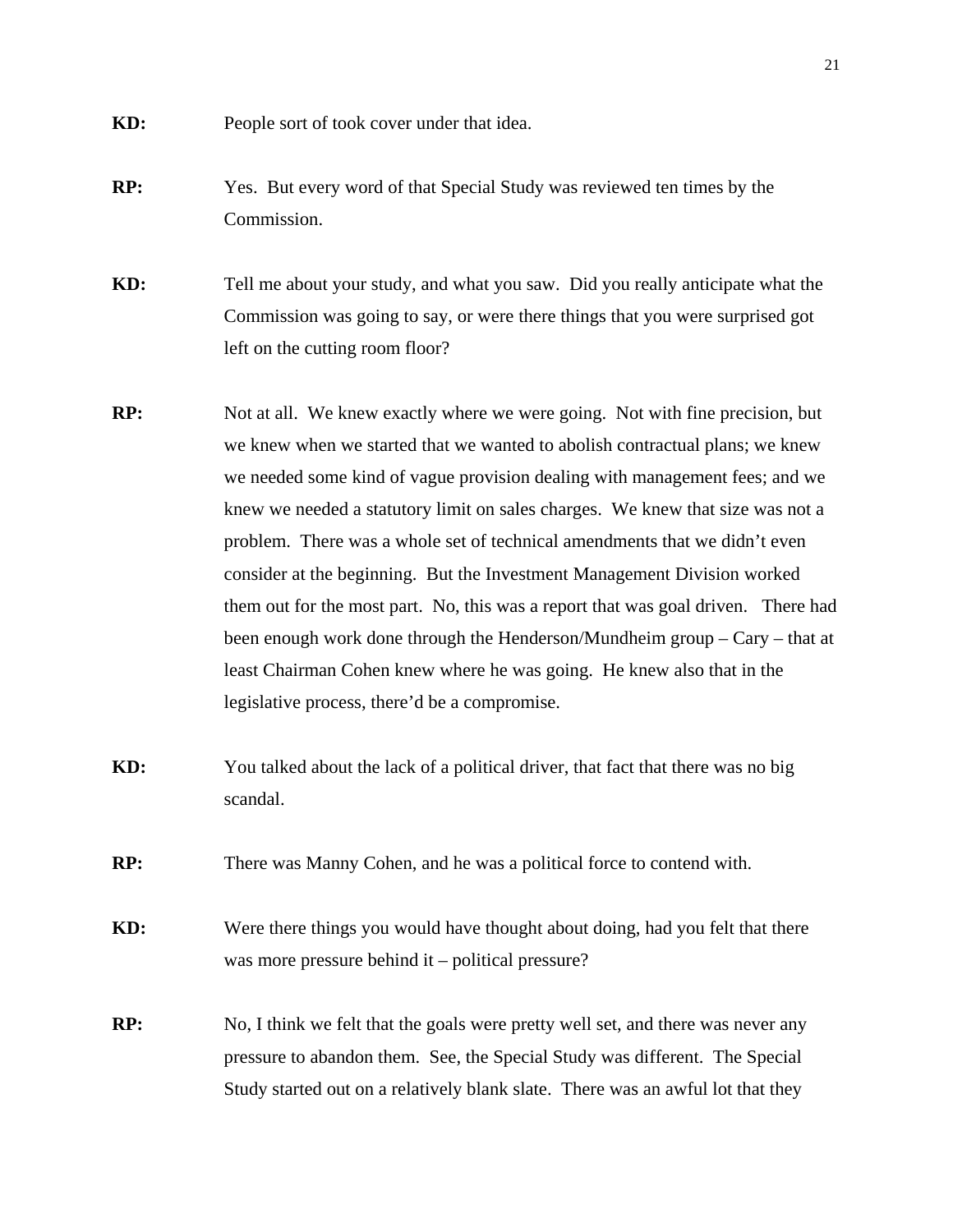didn't know about the securities markets. The great contribution of the Special Study was the enormous share of knowledge that it accumulated. Now, we also learned a lot about the mutual fund industry through a series of interviews and meetings. But it was different.

**KD:** As things played out later, were there ideas raised in your study that you saw? So often we see a study done, or some initiative taken, and it plays out over years or even decades. Were there things that you saw in your study of the mutual fund industry that played out after the time you left the Commission?

**RP:** I think that each one of these major reforms have played out. The contractual plan, for example, wasn't abolished but it was limited. The contractual plan, for all intents and purposes, is dead as an alternative. I think that time has buried the contractual plan. The legislation helped, because it cut the compensation to the point where it wasn't as interesting to sell from a salesman's point of view, and the rest of it – the bad publicity – did contractual plans in. It's now an archaic way of buying mutual funds. The sales load accommodated the 12b-1 service fees, and the NASD had the sales load limitations. The NASD at the time, in the '70s and '80s, was a relatively nonaggressive and unimaginative group. I recall a client coming in and wanting to start a mutual fund that had a one percent sales charge that would continue indefinitely, on the theory that he felt salespeople should earn compensation over a period of time, and therefore have an incentive to service his customer. His brokerage firm had a very stable corps of registered reps, and this would tie them more to the firm. He came in with this proposal. I looked at the sales load definition, didn't quite fit. I called the NASD, and they said, "Oh, there's no regulation. Doesn't apply." So 12b-1 came in – something totally different from what we had looked at. For a while, it started having that cost raising competitive effect, as 12b-1 fees went from fifty basis points to seventy-five, to a hundred basis points, to a hundred twenty-five. I think there may have been one or two cases or more. At that time, I was representing the ICI. The Commission started pushing to apply sales load limitations. The ICI, at that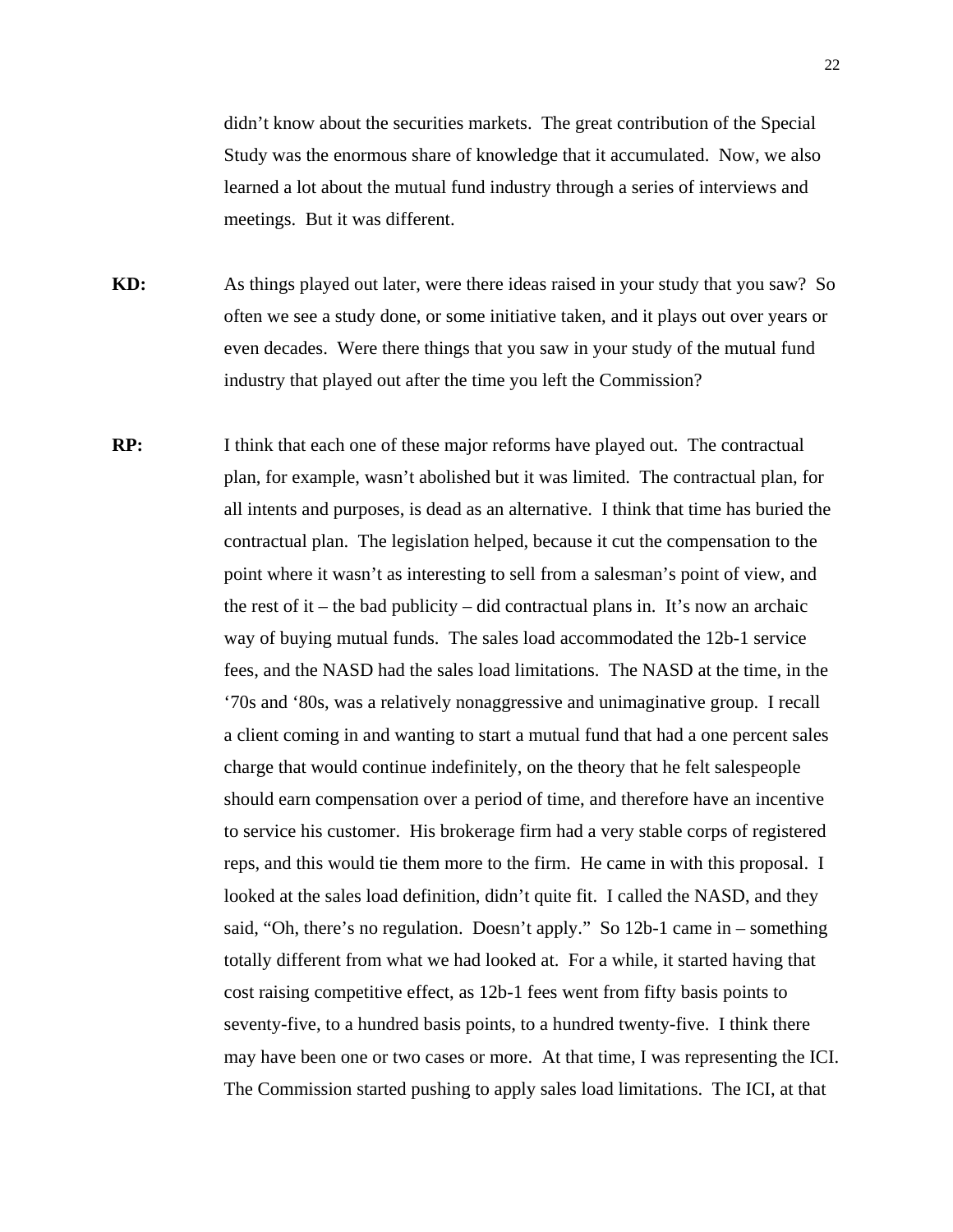time in particular, was not one that bled to death fighting regulation. Their philosophy was that regulation was necessary to maintain confidence in the industry, and what they looked for was – quote – reasonable – unquote – regulation.

- **KD:** Was this David Silver? Was he around?
- **RP:** This was David Silver.
- **KD:** Yes. Of course, he'd been a regulator himself.
- **RP:** Yes. And Matt Fink, who had never been a regulator. But they had great support among the leadership. I mean, there were elements of the industry that thought they were a bunch of Washington bureaucrats, but the leadership of the industry supported them. And so we worked with NASD. In fact, I can recall coming up with this formula of the rolling 12b-1 limit that ultimately was bought by the NASD. I can hardly articulate it because I'm so bad at mathematical concepts, but I had a vision of what it would look like. And it's worked, except it's outmoded. It was based upon a study in 1980, that said that investors held mutual fund shares for twelve years. That may hold true today, particularly when you recognize the sales load free exchange privilege. It's a complex question. With the exchange privilege, the average holding may be even longer. But no one really knows. And now, the marketing effort is much more complex, with funds in different sectors and the different kinds of retirement plans.
- **KD:** Right. The industry's transformed since that time.
- **RP:** The industry's transformed. That's right.
- **KD:** Anything that we haven't covered, as far as the mutual fund study?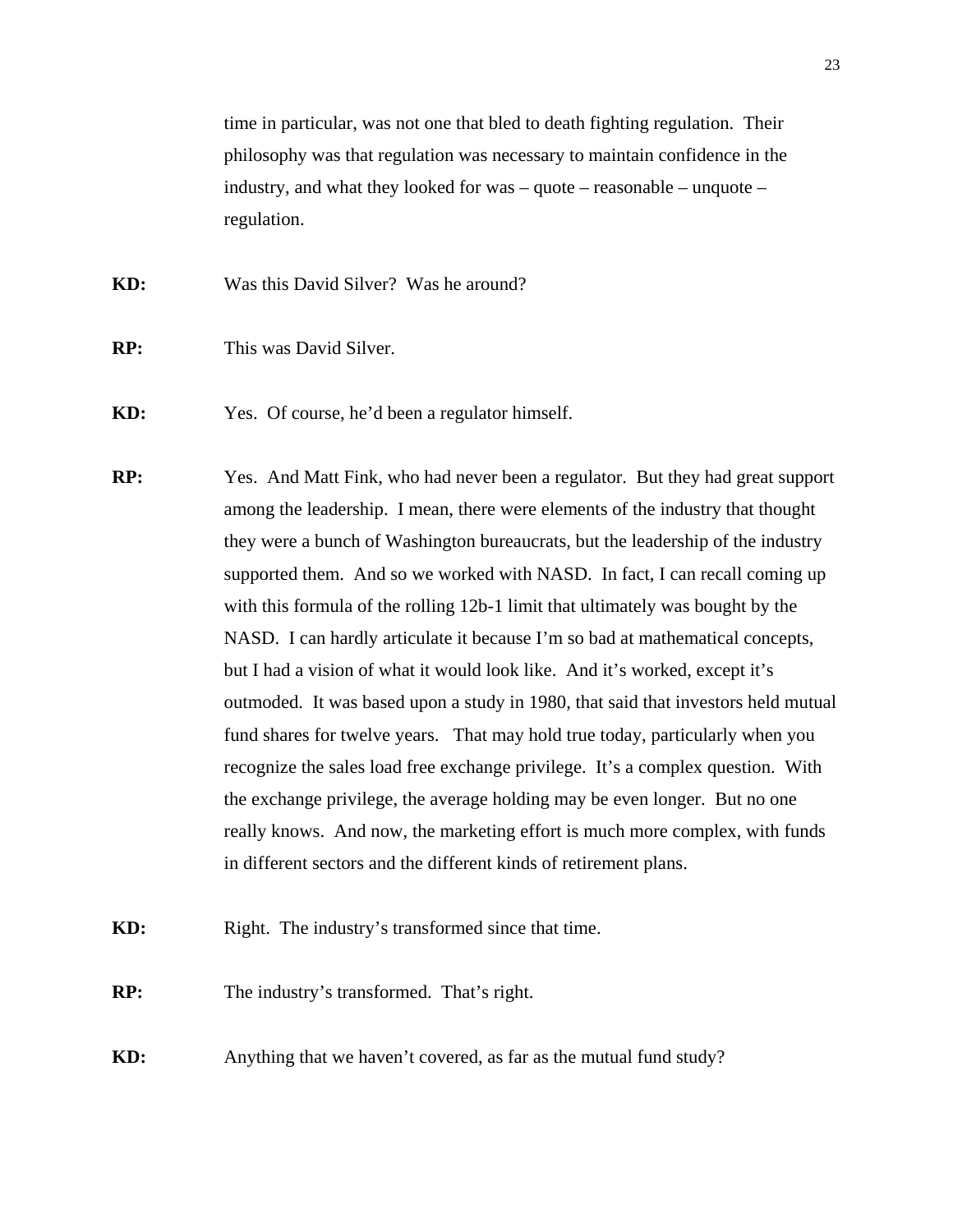- **RP:** Well, what you haven't covered, I think, is the Congressional fight, which was an exercise in the perseverance of Manny Cohen. He was single-mindedly determined to get a bill, when there was very little push for it otherwise. He did some outrageous things. To get bank industry support, he gave them a very broad exemption for bank collective funds.
- **KD:** So the ICI probably didn't like that a whole lot.
- **RP:** They didn't like that. But in that fight, if the ICI didn't like it, Manny liked it.
- **KD:** But the banks had the Hill's ear, obviously.
- **RP:** Yes. If the ICI didn't like it, Manny liked it. I mean the ICI at that time was fighting the legislation.
- **KD:** Who were his supporters? Who were the people he was able to work with on the Hill to get this going?
- **RP:** There was Senator McIntyre from New Hampshire, who I remember. Sparkman was generally supportive. He was chairman of the committee. If I had the names, I would be able to tell you. Senator Williams was also supportive. Steve Paradise was director of the committee. He was a character with a very shrewd, native intelligence, who never showed it. He seemed liked an unscrupulous Hill operator, but he wasn't. He was better than that. He drafted a report on Section 36(b) that was pure genius. You read that report, and your looked at the SEC's submissions, and you looked at the ICI's submissions; and he took one line from each. Every sentence had one phrase from the SEC and one phrase from the ICI, and the report didn't say anything. [Laughs]
- **KD:** But everybody saw just enough of what they wanted to see.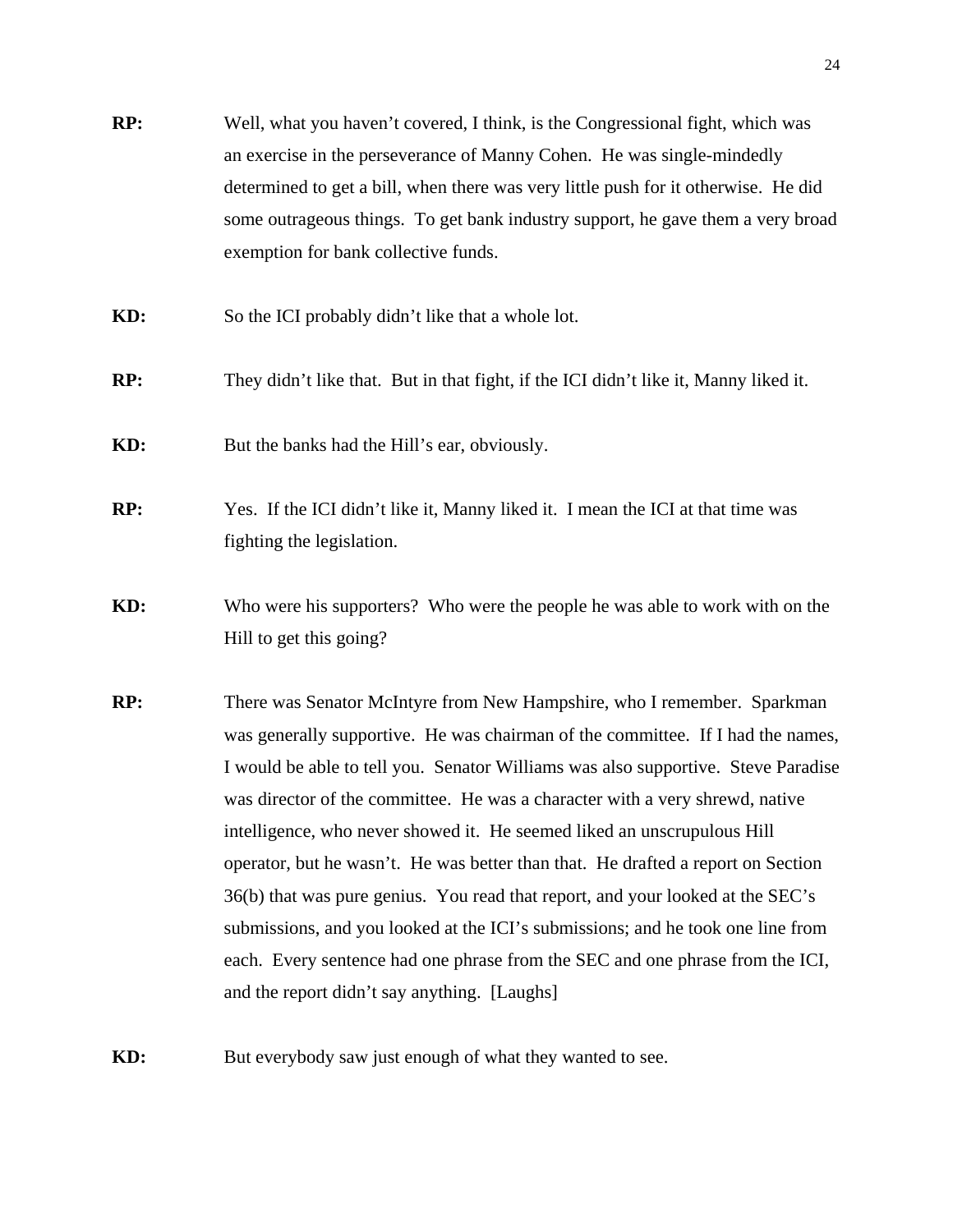| RP: | That's right. It was a one man tour de force, to get that legislation passed.                                                                                                                                                                                                     |
|-----|-----------------------------------------------------------------------------------------------------------------------------------------------------------------------------------------------------------------------------------------------------------------------------------|
| KD: | When was that?                                                                                                                                                                                                                                                                    |
| RP: | Well, our report came out December 1966, and the legislation was passed in<br>1970 – the Investment Company Act Amendments Act of 1970. So it took<br>over three and a half years.                                                                                                |
| KD: | Did you work at all on that effort on the Hill?                                                                                                                                                                                                                                   |
| RP: | Yes, I worked for a time on that. Let's see: I left the Commission in 1968.<br>Before I left the Commission, I was spending full time as staff director for the<br>Wheat Disclosure Study. And that was about a year, so I worked for a full year<br>at least on the legislation. |
| KD: | In $'66$ , $'67$ or so.                                                                                                                                                                                                                                                           |
| RP: | Right, '66 and '67.                                                                                                                                                                                                                                                               |
| KD: | What was involved in working on that? Were you meeting with the Senate and<br>Congressional staffers?                                                                                                                                                                             |
| RP: | Yes. That's exactly right. Drafting papers, writing rebuttals, answering<br>questions. Yes. In a way, it was all regurgitating the same arguments in<br>different forms. I was very skilled at it. I could turn out a lot of paper in a short<br>period of time.                  |
| KD: | Did you ever want to do something besides think about mutual funds?                                                                                                                                                                                                               |
| RP: | That's right.                                                                                                                                                                                                                                                                     |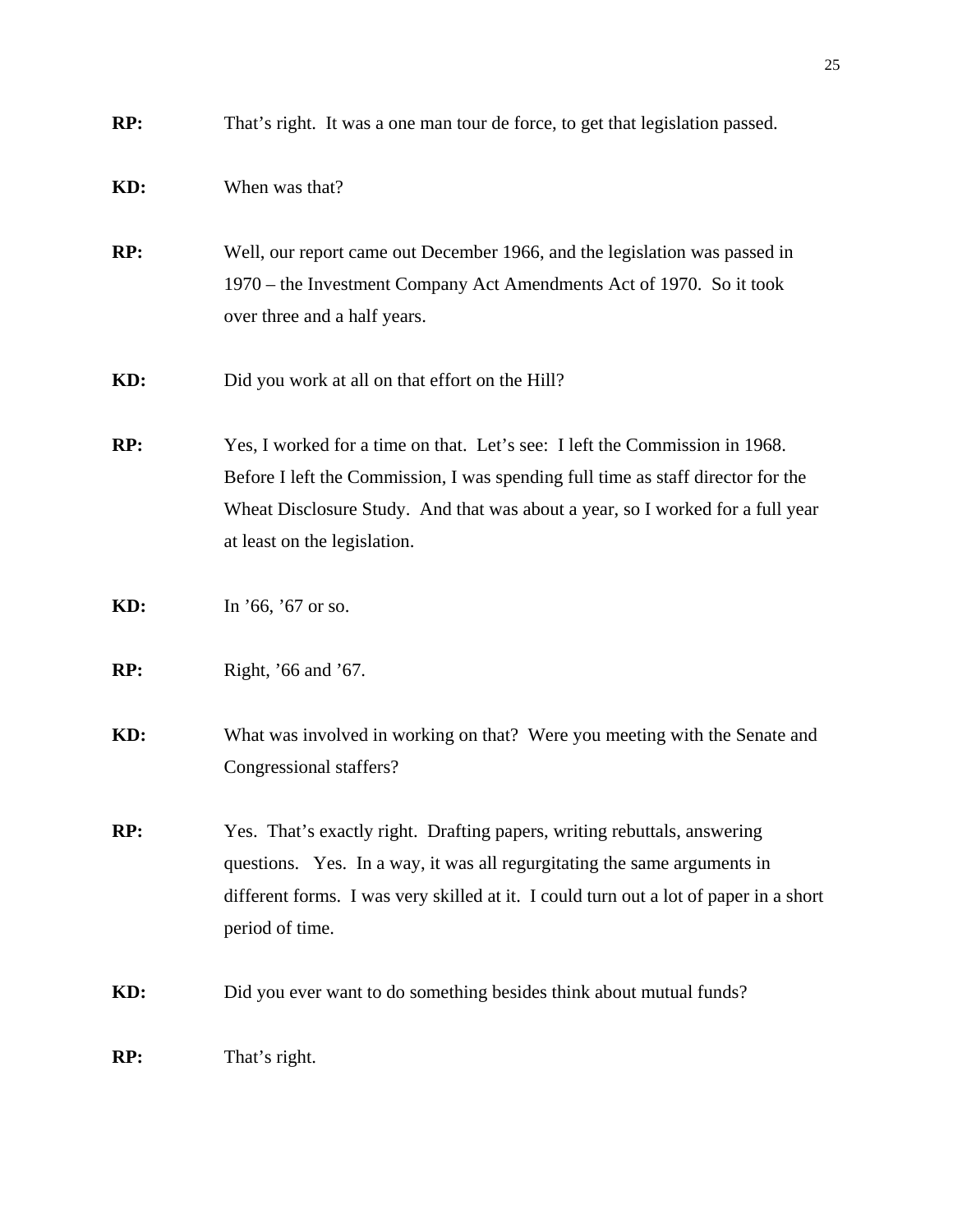- **KD:** Let's talk about the Disclosure Study. And again, background to this: What led to the perceived need for the study?
- **RP:** We had a Division of Corporation Finance that was very hidebound. They had developed a set of doctrines as to when restricted stock became unrestricted, when private offerings were integrated or not, and a whole set of concepts. As the markets became larger, these concepts became more and more unworkable. I will never forget when I first went into private practice, the difficulty I would have in deciding whether restricted stock ought to be declared unrestricted on the basis of a legal opinion saying there was a change in circumstances unanticipated at time of purchase. Clients would have these stories about cancer – but if the cancer was there when the stock was bought, it was not a change of circumstances. Transfer agents and issuers would not take the legend off stock unless there was a legal opinion. There were a lot of unscrupulous people around who would say, "Have opinion, will travel," for a few thousand bucks per opinion, or maybe by the page. But most lawyers tried to have some standards. It was very, very hard. It was an unworkable test. The same thing: fungibility was very difficult. Integration of private offerings, very difficult. There was clearly a need for reform. That reform was not going to come from the Division, at least unless you had a new director. But it came from Frank Wheat. Frank Wheat was a Commissioner who had been in private practice, doing securities work. He understood the difficulty of accommodating these traditional concepts. Interestingly, he was a very energetic guy who was restless just sitting around the Commission table. Not only that, but he was a pain in Manny Cohen's rear. He knew a lot; he was very energetic. He would lock horns in a very convivial way – collegial way; this was not bitter. But Manny used to swear, again not in a bitter way. He figured that one way to get Frank out of his hair was to send him off to do this study. Manny was one of the old time Corp Fin people. He really thought the study was ridiculous, nothing would happen, etcetera, etcetera. Frank asked me to be staff director. I agreed. The problem was that Frank was his own staff director, and I was a little too big for those britches. It wasn't all that satisfying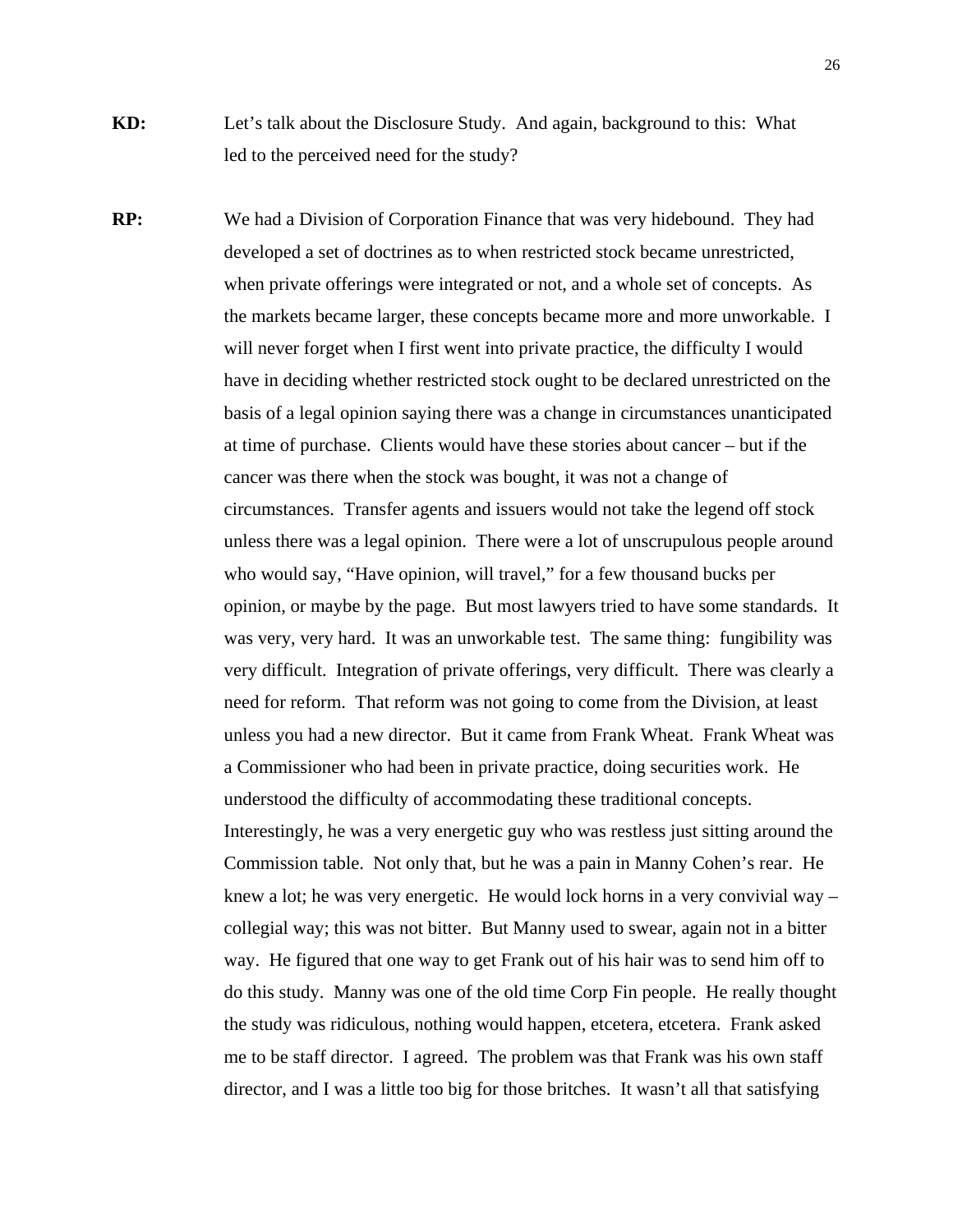an assignment. And when the right offer came, I was in a receptive mood. So I left in the middle of the study. But it was a very interesting experience and a very meaningful education for me, because I had never been in Corp Fin. What we did as part of the study, to understand the problem – as part of Frank's scheme to get support from the Wall Street community, investment banking, issuers and law firms – was to hold a series of meetings to talk about the underwriting process, the post-IPO process, private placements. It was enormously educational. One of the things I remember most was a meeting with an old-time securities lawyer, a partner in a firm that did an enormous amount of work for Merrill Lynch. Wellknown, well-respected. Name was Ivy. You sat through a session with him, and you got the feeling that what he wanted to do with a prospectus, after putting in all kinds of disqualifiers and adverse disclosures – all that, was to take every copy of that prospectus and put it in his office safe. It was basically a legal document that no one read. That lesson has stayed with me all these years. A prospectus, to a significant extent, is not read, unless it's read by the pros – people who are analyzing deals. Everybody relies on the prospectus as a source of reliable information, not as a source of complete information, but of reliable information. It's an important document. But where there is no intermediary, a professional intermediary, between the investor and the underwriter or the issuer, you don't have a meaningful disclosure process. When you translate that to the mutual fund prospectus, that is true in spades. The prospectus is written by '40 Act lawyers for '40 Act lawyers. It is a terribly uncommunicative document, once you get past the performance table and the expense table. The summary prospectus is long, long overdue. I invest in mutual funds almost exclusively for my retirement plan. I look at the prospectus – to the extent I do, I look at the performance; and to the expenses, I kind of know if it's a high expense fund or not.

**KD:** But that was nowhere to be found back at that point.

**RP:** No, no, no.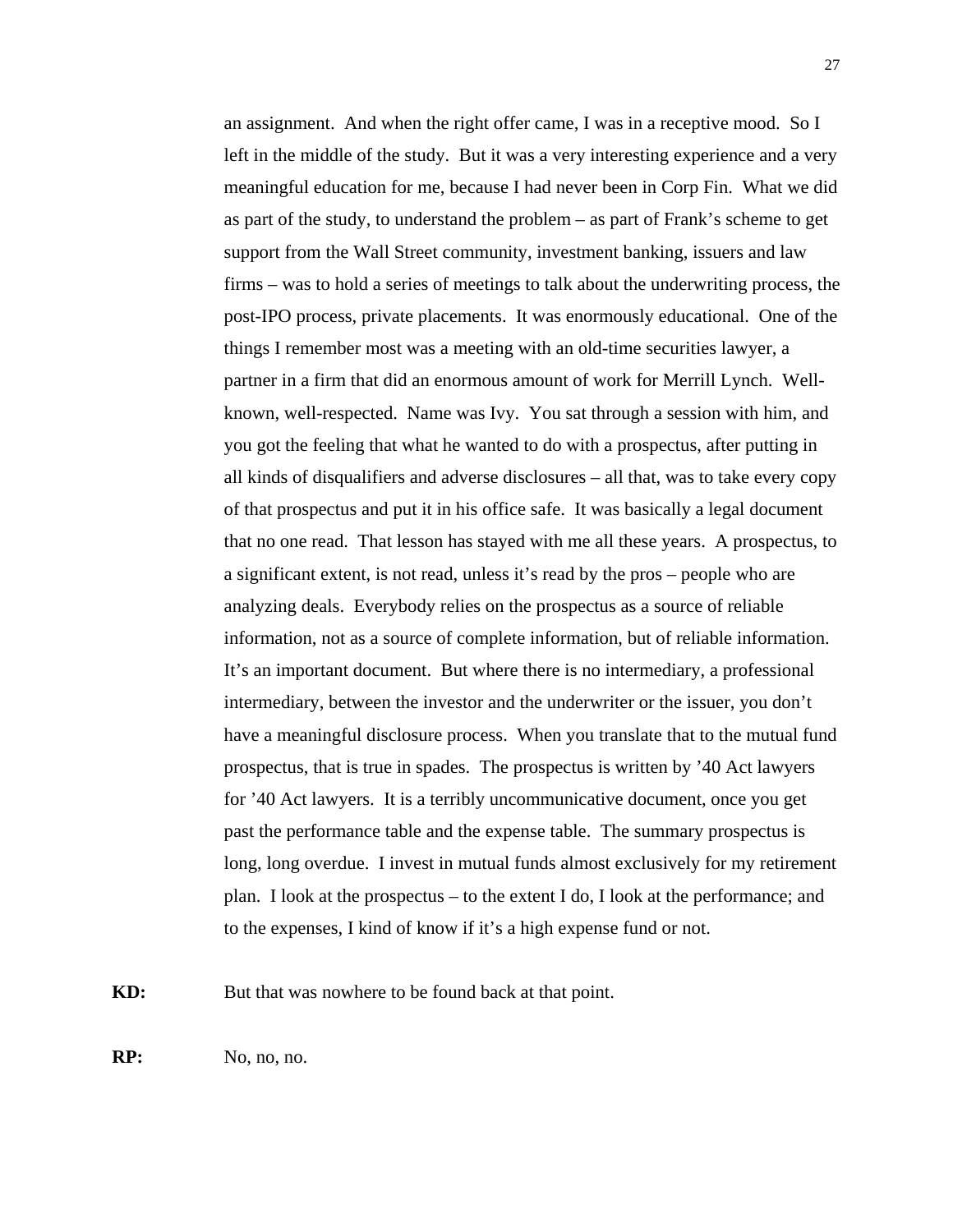- **KD:** One of the big things here is this whole idea of integrating the '33 and '34 Acts.
- **RP:** Yes. That's right. That took place after I left the Commission. Al Sommer was a key player in that. That also was long overdue. Now, I shouldn't say that: I think that the Wheat Report was the kick-off for that. We used to make the statement: You can read a 10-K, and after you've finished, you don't know what business the company is in. Because, at that time, the 10-K was almost exclusively financial statements. The integration process became enormously important. The 10-K is now an important document – not that it's used by Mom and Pop investors, but it's used throughout the financial community as a source of information.
- **KD:** At that time, you're working with Wheat as his nominal assistant or staff person?
- **RP:** As chief of staff.
- **KD:** Was this idea of bringing together, converging the disclosure of the '33 and '34 Acts – was that one of the things that was front and center?
- **RP:** Yes, yes. What was very important to that concept was how to get the 10-K out of Commission files. There was no technology. You didn't have websites. You didn't have EDGAR. What we were toying with – which shows you how long ago it was – was microfiche, as a cheap way to get distribution of the 10-K. Until you got distribution of the 10-K, you would not have a meaningful integration. The one thing the prospectus did was obtain distribution. So we needed to get distribution of the 10-K and to find a technical means for distributing it.
- **KD:** So this periodic reporting can be available widely.
- **RP:** That's right.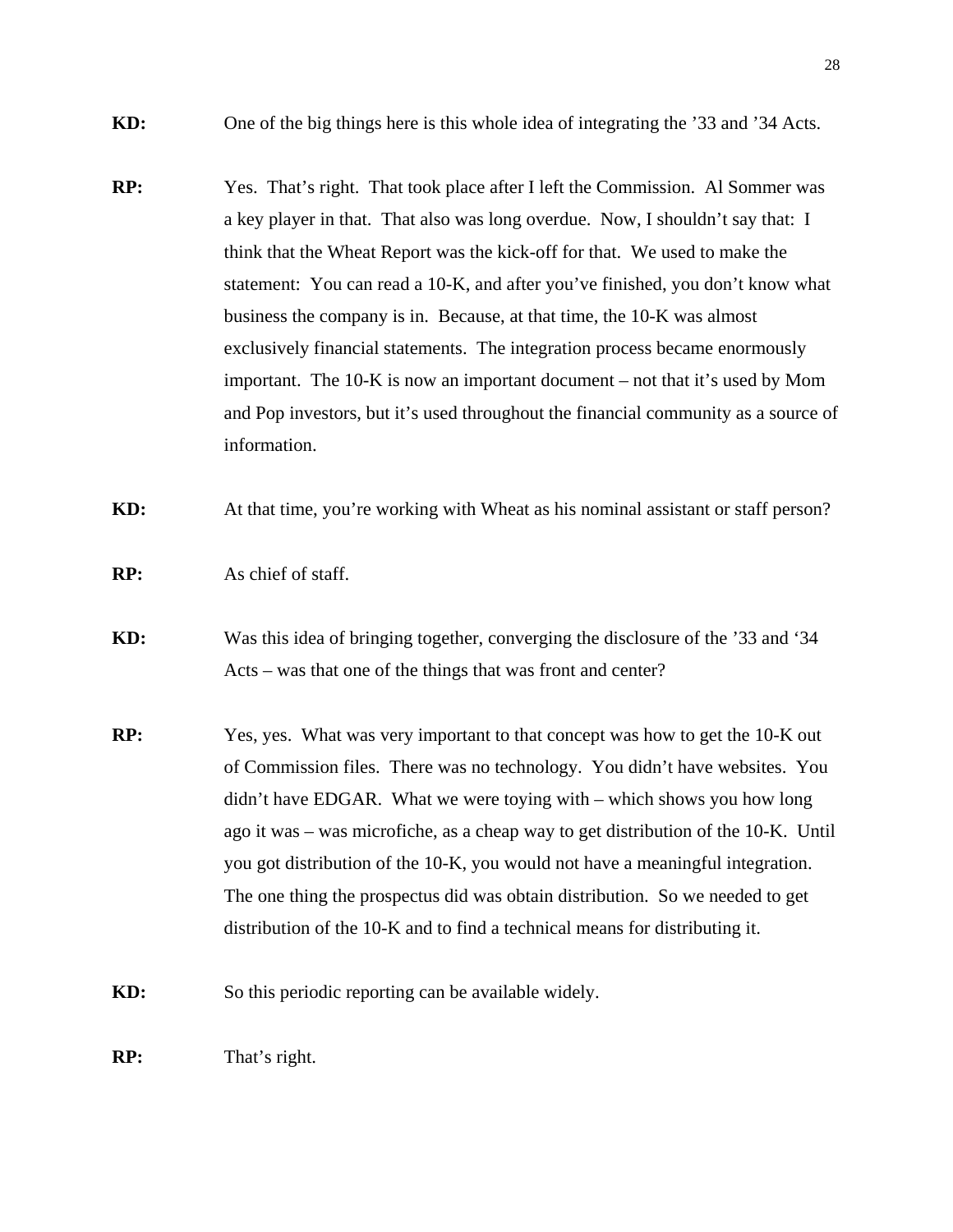- **RP:** Well, let's see. Dave Mishel, who happens to be a partner of mine now out in San Francisco, I first met on that study. He was a very bright young lawyer from Corp Fin. Dick Rowe was, I think, Wheat's assistant. He was very active in it. He's a very, very bright guy; one of these people who has never said a stupid thing in his life. He doesn't talk much, but when he talks, one listens to him. You might know him from the Historical Society.
- **KD:** Yes, I've met him.
- **RP:** I think Bernie Wexler was in it. I'm not sure who else. It wasn't as close a group as that group that we had at the '40 Act.
- **KD:** Why not?
- **RP:** Because I think it was dominated by Frank. Frank wrote every word.
- **KD:** So it was a lot of people working for Frank Wheat, rather than a team working together.
- **RP:** Yes. He was a very capable, very dynamic guy. He was into it. Maybe it did get him out of Manny's hair on other things.
- **KD:** Yes, that was my question.
- **RP:** But, as time went on, Manny began to realize that this was taking on a life of its own. He was denigrating it at the beginning, saying nothing's going to happen. But he's a very smart political guy. He began to see – and I think became convinced – that there was some merit to it. But he went down slowly.

**KD:** Who were some of the other people working on that study?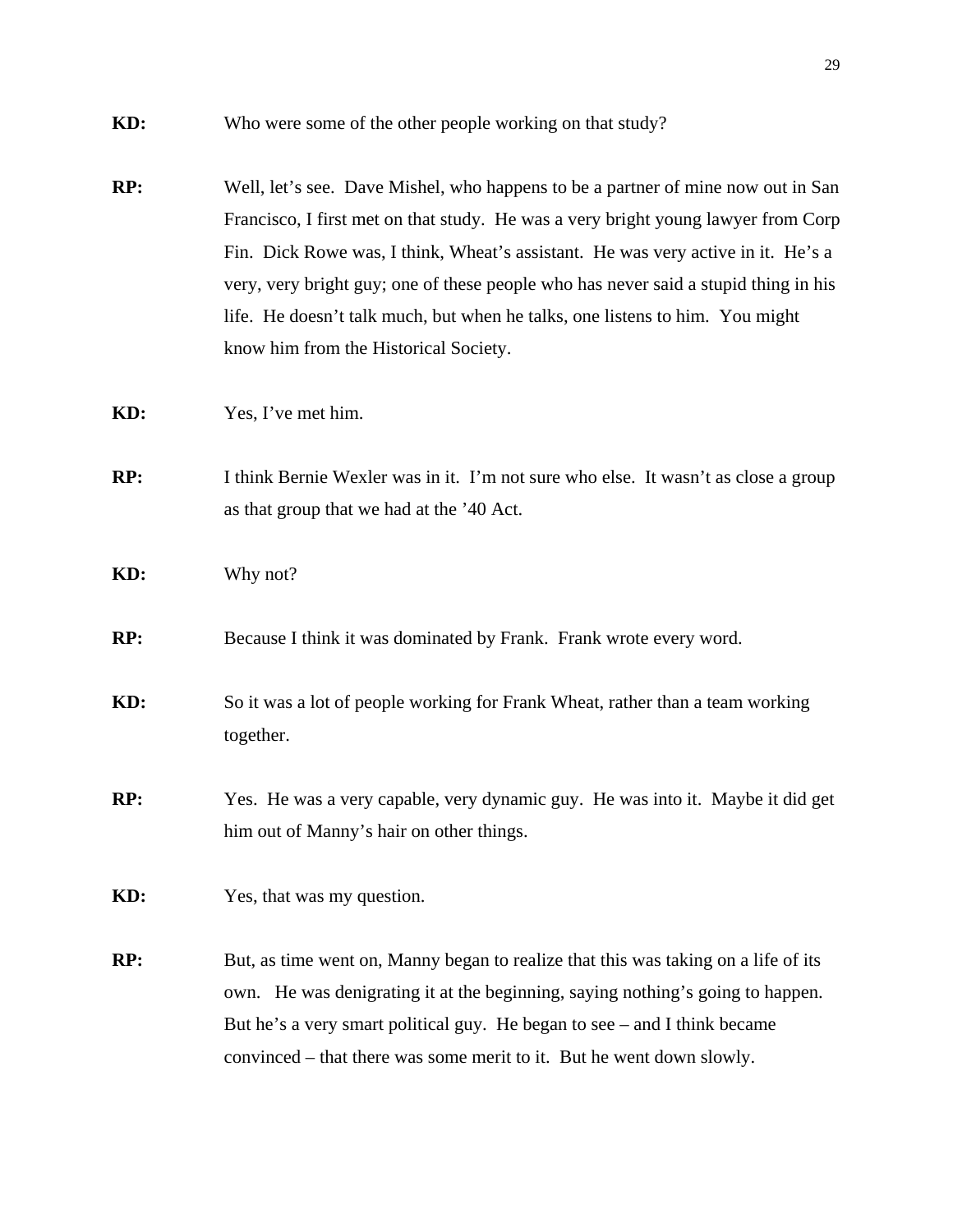- **KD:** Is there anything about your career with the SEC that we haven't touched on?
- **RP:** Let me mention this. You've got to realize that the Commission wasn't as important then as it is today. Yes, the *Texas Gulf Sulphur* case was a big deal. But you couldn't get much focus from the press on the Commission. It was a narrow agency. The sad thing is that as I look at the position of the Commission vis-à-vis the mortgage debt crisis, it's back – relatively speaking – to where it was. What it needs is an aggressive, regulatory-minded chair, with the support from the White House, so they will take the lead. The Federal Reserve will never fill that role. It may well be, in the next administration, that's what's going to happen. Chris Cox, who I think started off doing a very capable job, was never able to deal with Atkins. I think he's checked out, to a large extent. It's kind of sad to see this tertiary role, if you will, that the Commission is playing. That was its role back when I started. It was the banking agencies – Saxon was the reformer, the Comptroller of the Currency. The Federal Reserve as a staid, steady regulator.
- **KD:** That's interesting.
- **RP:** I think you see, in a much larger canvas, as the economy has grown, the financial community has grown, the world of finance and flow of money has grown. You see the wheel turning back.
- **KD:** And this is a much greater upheaval today, too.
- **RP:** Yes, it is.
- **KD:** You went into private practice after you left the SEC?
- **RP:** Yes.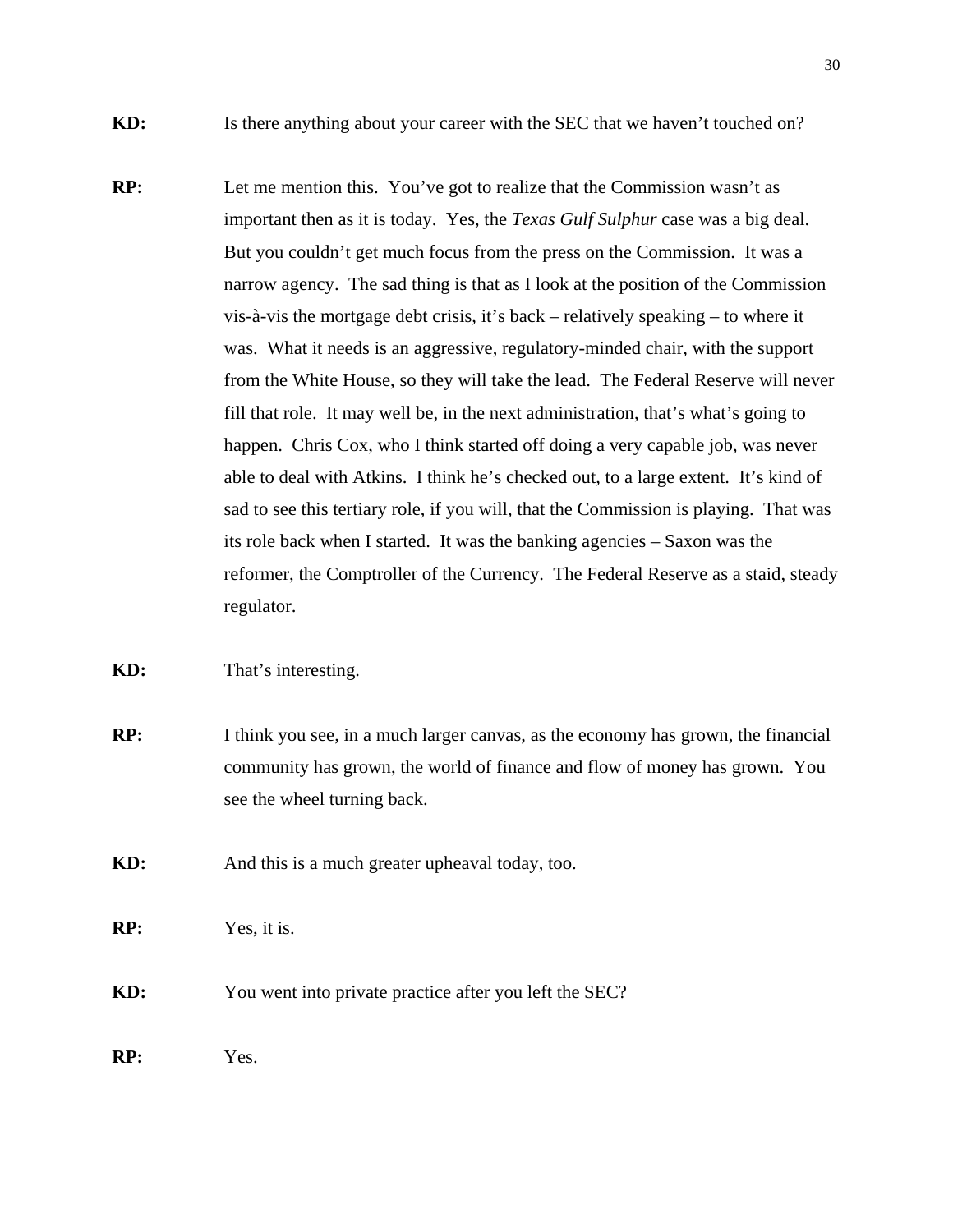- **KD:** I think I saw somewhere that you were associated with the mutual fund industry. Is that right? Was that a specialty?
- **RP:** Yes and no. When I left the Commission, I went to work for a firm called Surrey, Karasik, Greene & Hill. It was dominated by Walter Surrey, who was the brother of Stan Surrey, who was Assistant Secretary of the Treasury and noted tax expert. Walter was a very dynamic character, international lawyer, who loved law practice for the excitement and had no sense of economics. He would pull in these groups of very interesting people who had foreign service – some kind of foreign service connection – who didn't know beans about practicing law. I came in as a nominal partner, at the guaranteed salary of twenty-five thousand dollars a year, which, after a pay raise that took effect shortly after I left, was about three thousand dollars more than I would have made if I had stayed at the Commission. Private practice – and this is very important – at that time paid a little better, but not much better. And you had to buy suits and have regular haircuts. So the competition of private practice, in terms of dollars, was not all that significant and the ceiling was much higher. But what you made in the first year or two or three was not that much more.
- **KD:** So it would have been a little easier for the SEC to keep people at that point or a lot easier.
- **RP:** Absolutely. I didn't leave to make more money. I left because I was in my depressive state, and an interesting offer came. But I was the first securities lawyer in this law firm that was a really bright ragtag collection of individuals who were doing different things. Walter Surrey, again, was a very dynamic guy. If there was anything public, he would give it to me. I was doing tax work, because it was a tax on public companies. Those days, there weren't many securities lawyers in Washington. I can tell you who they were. Milt Kroll – Kroll, Levy & Simon – had a boutique. Arnold & Porter did some enforcement work. Hogan & Hartson represented the gas company and Woodward &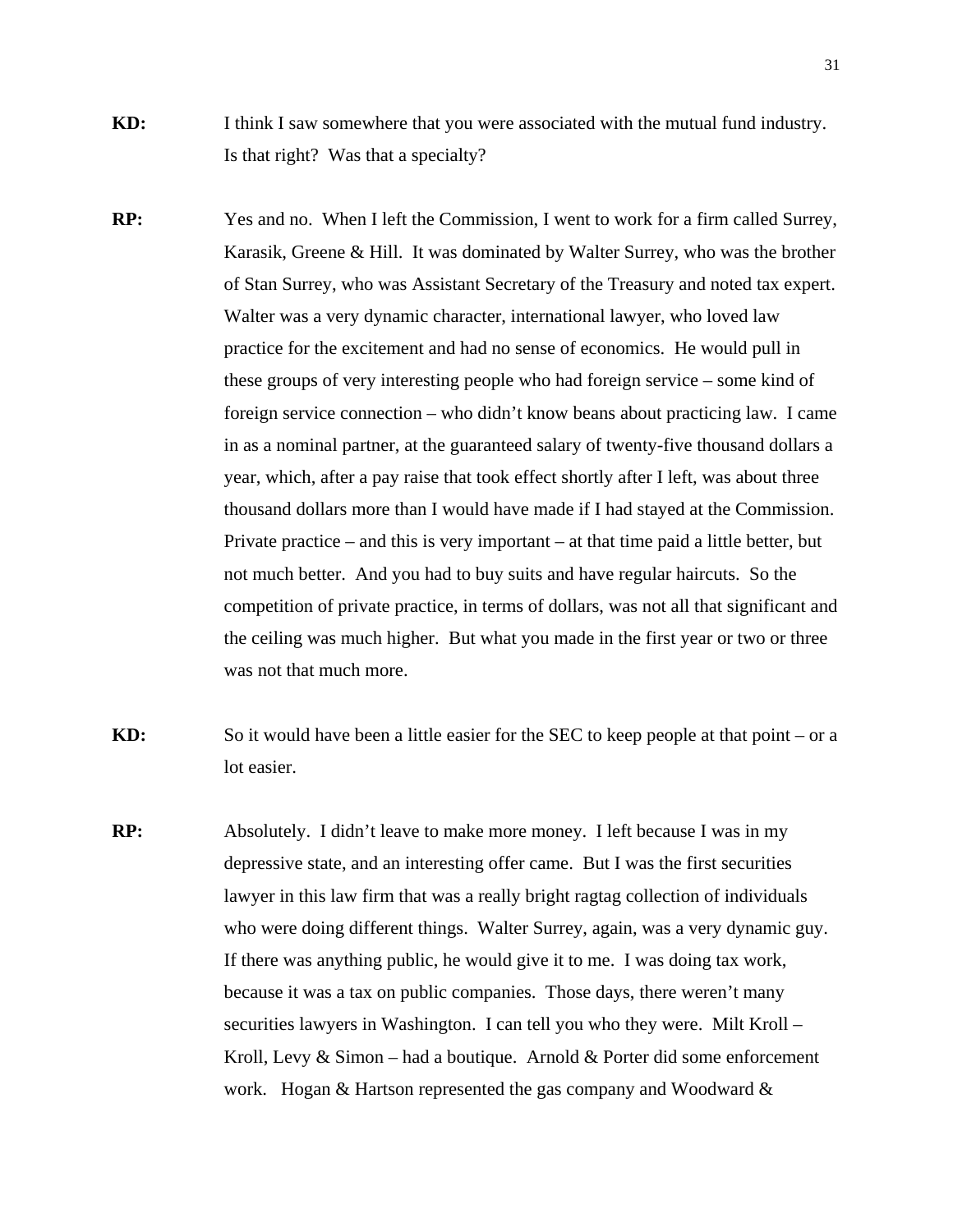Lothrop, and a couple of others who had corporate clients. Covington felt that securities practice was beneath them; it consisted of prospectus writing. That was Dean Acheson's point of view. Arent Fox did some real estate syndications. There wasn't much more. I remember I was doing 10-Ks for a company in Florida. Outside of Steel Hector, and a couple of firms in Miami, there were no securities lawyers in Florida. There was a defrocked broker/dealer who was a securities layer. It was a very small community. I used to say, if someone says they're a securities lawyer, and I didn't know him, he was a liar.

## **KD:** When did that change?

**RP:** It changed, I think, rapidly in the '70s and really in the '80s. It was a function of the growth of the markets, the growth of public companies, the growth of the investing public, retirement plans that changed from defined benefit to fixed contribution plans, and a multitude of factors. But it was a different world then. I did everything. I did enforcement; I did 10-Ks; I did acquisitions, and then de-acquisitions when the bloom was off the rose, M&A work and things like that. And then, two things happened. There was a fellow who was general counsel of IDS, International Diversified Services, at Allegheny Holding Company. He was Bob Loeffler. Jefferies and Company – an institutional broker/dealer – was acquired by IDS. Jefferies became affiliated with a mutual fund complex. And the New York Stock Exchange had a rule – the so-called Parent Rule – that said any brokerage firm affiliated with an institution cannot be a member of the Exchange. It was an anti-competitive rule, designed to prevent easy evasion of the fixed commission rate. Bob Loeffler was very active in the ICI on the legislation opposing the Commission. I was butting heads with him. I had left Surrey Karasik; thirteen of us left to start our own law firm. We bought for fifteen thousand dollars, a whole suite of twelve offices – fully furnished – took over the lease, with a law library, from Saxon, the former Comptroller of the Currency. A lawyer named McGuire, who was a bag man for the Kennedys – he was in the White House as an assistant – and some other well-known member of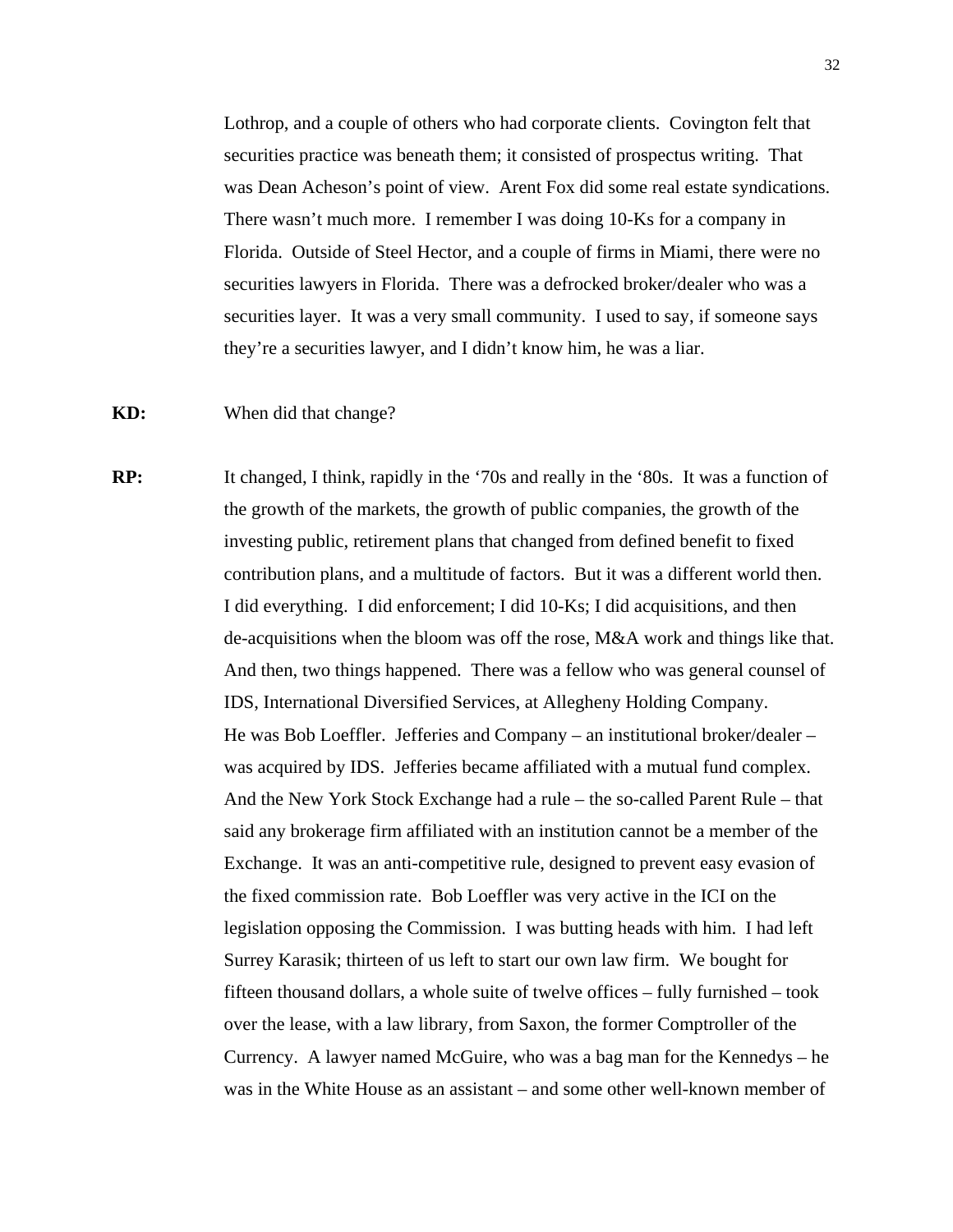the Kennedy administration, they had gone into practice and furnished this place very nicely and fell on their face. So we took it over, thirteen of us. We had room for about fifteen, sixteen. I had one client. It was Flah's ladies shops that wanted to go public, with what I would call a low-end broker/dealer in Albany, New York. That was my only client. Hill, Christopher & Phillips was the name of the firm. Hill had a government contracts practice, including Bethlehem Steel, for shipyard contracts. George Christopher was in the savings and loan world. So I did this IPO, battling off a second cousin of the proprietor who just got out of law school – "Why can't it stay in the family?" I had no other business.

 And then Labor Day, I got this call from Bob Loeffler of Investors Diversified Services, saying they were about to sue, or they had sued, the New York Stock Exchange on anti-trust grounds. Their regular law firm, Donovan, Leisure, was handling it in New York, but they wanted somebody in Washington, because they thought the Commission might assert primary jurisdiction over the issue. In any event, there was going to be activity on the Hill. I said, "Sure." That was one of the greatest friendships I've had over the years, long after he left IDS. But we worked steadily for a month, about six people in our thirteen-man firm. There was plenty of capacity. We developed a submission arguing that the Commission had primary jurisdiction. It was submitted in response to a Commission release, an invitation for comments. I remember we had a draft, and Loeffler came down. He couldn't stop staying what a terrific document it was. Then we spent the next week working – each word – he was a perfectionist like Ferber, but much politer. He never got into the office before twelve noon, and we never left the office until twelve midnight, when we would go over to the Madison Hotel, where he was known, and we'd start drinking. He loved to drink. Finally, someone would say, "How about some food?" And the kitchen would stay open for us – about eight, ten people. At about two o'clock in the morning, I'd straggle home, go to bed, get six hours sleep, come back, handle my other client in the morning, fix up the comments and start working again. At the end of the week, we submitted it and it was reprinted by the Harvard Business School, as one of their case studies. It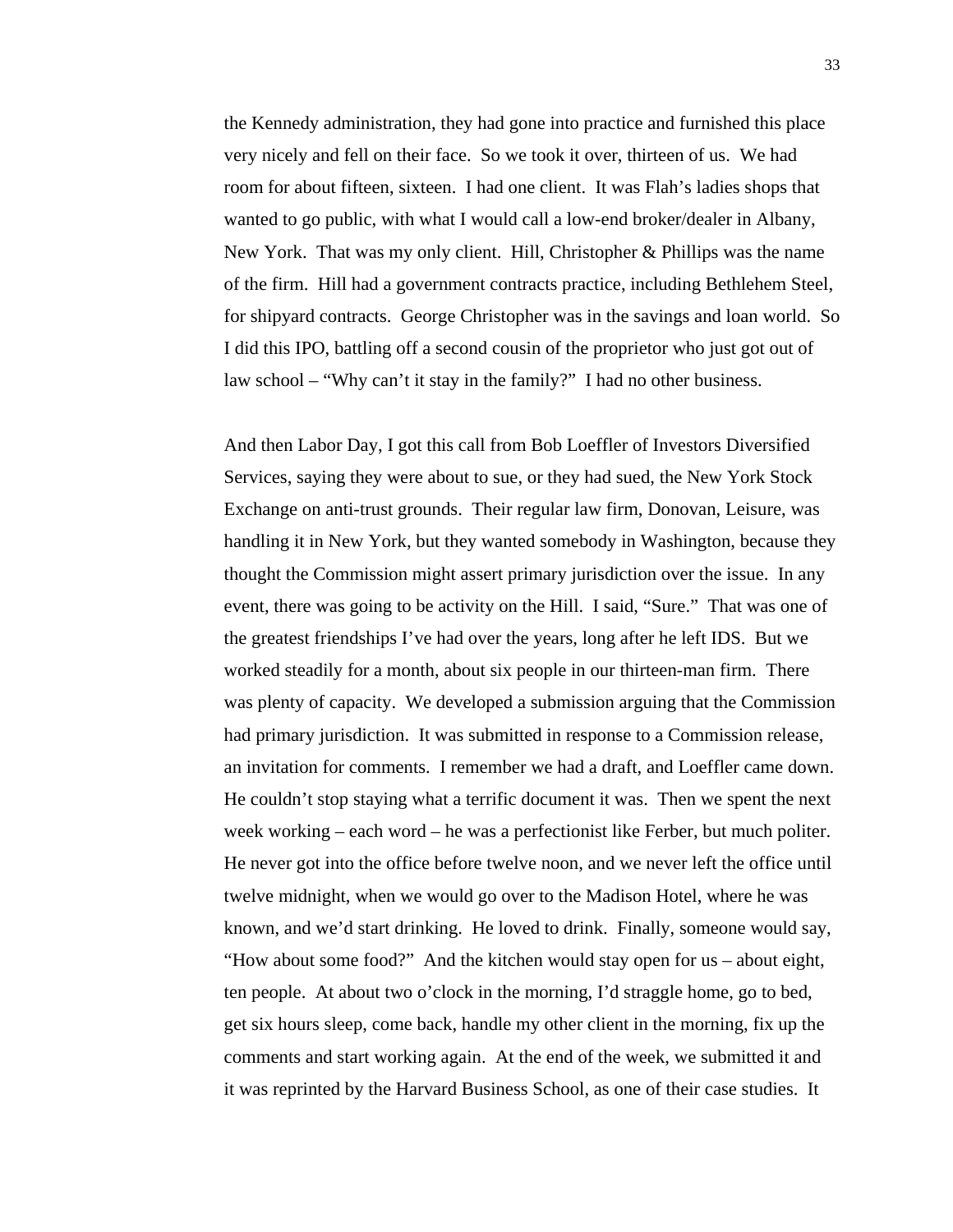became sort of the knock-out document in that comment process. I spent about a year and a half, two years, on the issue. The New York Stock Exchange finally caved in. By the time it caved in, Jefferies decided he didn't want to be a member of the stock exchange. [Laughs] That was a great experience. Then there was a second great experience. A couple of years later, the ICI came to me and said that they wanted to oppose an attempt by the insurance industry to get a blanket exemption for variable life insurance. And they have insurance company members, so they didn't want to take the lead. They would oppose it, but they didn't want to be the heavies. There was a group of funds, headed by Jack Bogle, of Wellington.

**KD:** Vanguard.

**RP:** Wellington. This was before Vanguard. That's a third story. And so I had a glorious six months fighting the insurance industry. The insurance industry thinks in long timelines. It took twenty years before I ever had a life insurance client.

## **KD:** They remembered?

**RP:** They remembered. Unlike the mutual fund industry, which thinks a long-term investment is six months, the life insurance industry had a twenty-year timeline. It was great publicity, however. There was a woman who worked for one of the trade rags, a reporter. She fell in love – not with me, but with our position. Every day, she used to print stories about Dick Phillips did this, and Dick Phillips did that. I mean it was the best publicity I ever had. It was like having my own press agent. In any event, we finished the hearing; we briefed it; went to the Commission – went to the staff. The staff wrote a hundred-page report supporting us and recommended that the Commission deny the insurance industry request for an exemption. The insurance industry wanted a complete 1940 Act exemption. Then the issue went to the Commission, and the Commission was headed by a guy who ultimately headed the CIA …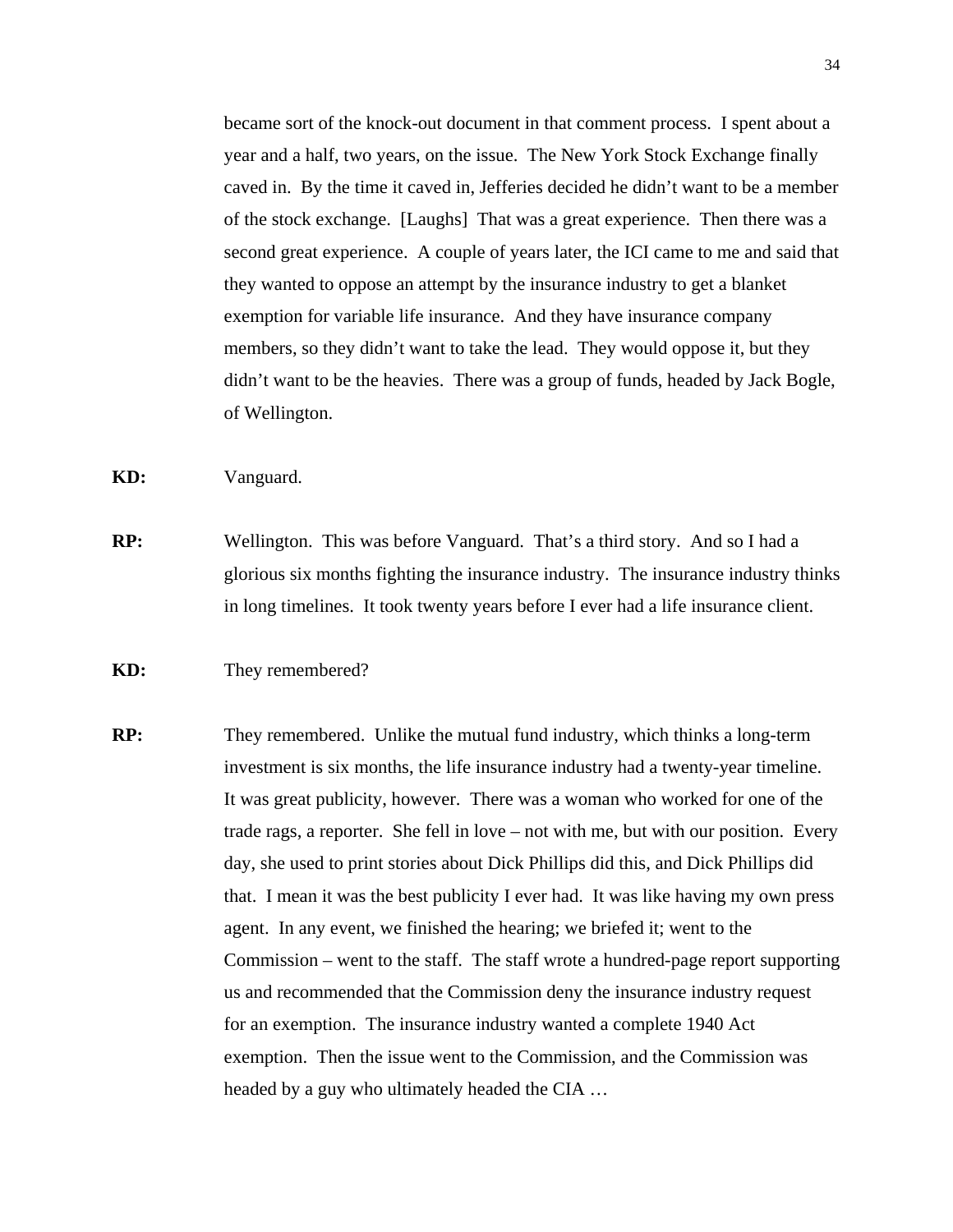**KD:** Casey.

**RP:** Casey. And Casey did not understand the limits of his power. The Commission wrote a twelve-page opinion reversing the staff and granting a blanket exemption from the 1940 Act for variable life insurance. We appealed to the Court of Appeals for the District of Columbia Circuit. At that time, we had many years of Democratic presidents, so the Court of Appeals was a liberal court. While the government could do no wrong, at that time the government seldom granted exemptions. And this was a blanket exemption. I've never forgiven Jake Stillman for this. I was going on vacation and he was supposed to get his brief in. I remember calling him and saying, "Hey Jake, I'm going on vacation. Are you going to get your brief in on time?" And he said, "Yeah, yeah." I worked around the clock that last week to get a rebuttal ready. And that last day, I got a call that the new Commission, headed by Ray Garrett, had reversed itself. They were going to withdraw the appeal. They were going to withdraw their opinion and grant the insurance industry a very limited exemption which we never opposed. And so I am proud to have set back the cause of variable life insurance for twenty years. [Laughs]

**KD:** So you said you had some involvement with Vanguard, is that right?

**RP:** Yes. After that I started doing work for Wellington. I became friends with the General Counsel, who was a Bostonian, but had moved to Philadelphia. And then there was a falling out between the Wellington group in Philadelphia, and the Thorndike, Paine & Lewis group in Boston, which had merged into Wellington at the behest of Walter Morgan, its founder, because Jack Bogle had about two heart attacks at the age of thirty-four, and he was worried about the future of the firm. Thorndike, Paine & Lewis were fundamental stock pickers of the highest caliber. Bogle was an indexer, even then – a closet indexer at that time, but an indexer. They got along like oil and water. Trouble started breaking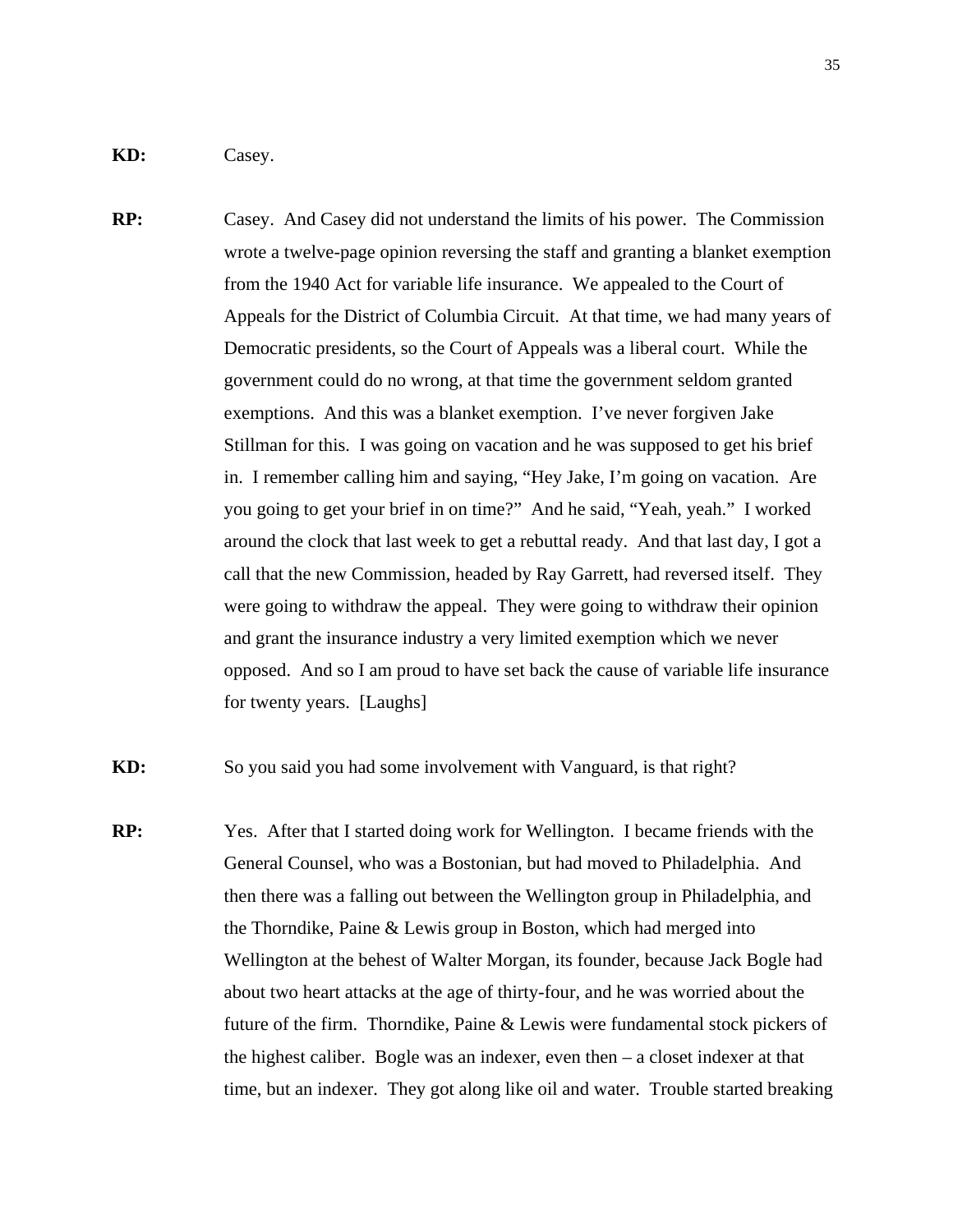out. I remember Jim Walters, who was General Counsel, calling me, and he said, "Dick, I'm in the middle here. Someone's got to keep the firm together. I want you to help me." I said, "Sure." Within two weeks, it was evident that in civil war, you cannot stay in the middle. Jim went back to Boston, and I was hired by the Thorndike group. That was also a memorable experience. The Thorndike Group had control of the Wellington Management Company, but Bogle had control of the Wellington Fund board. Bogle decided to internalize the administration – just the administration, although there was a plan to ultimately take over distribution. Wellington fought it. I would turn out these briefs to submit them to the Fund's board of directors, working all night. Again, it was a great experience, working with a great group of people. In Bogle's eye, to this day, I am Public Enemy Number One. It was interesting. I never believed that Bogle could pull off what he's done, because Bogle, at that time, was a most arrogant, self-centered, brilliant guy. I never thought he could build an organization. And he did. He built an organization with a great esprit de corps. I mean something happened. Whatever talent was needed to build an organization, it came out of him. I didn't see it, in dealing with him. He would go down to the phone bank once a month, insisted all the executives do it, and he did all the right things to build a great organization. Ultimately, however, he just didn't know how to let go.

- **KD:** He had this one really good idea, I guess, that organized the whole thing the indexing.
- **RP:** The indexing, yes. And at the same time, after a while Wellington with me in the background – made peace. Vanguard stayed with Wellington and is still their largest client. They do a lot of the actively managed funds.
- **KD:** When did you go to Kirkpatrick & Lockhart?
- **RP:** In 1980, Hill Christopher Phillips merged into Kirkpatrick & Lockhart after ten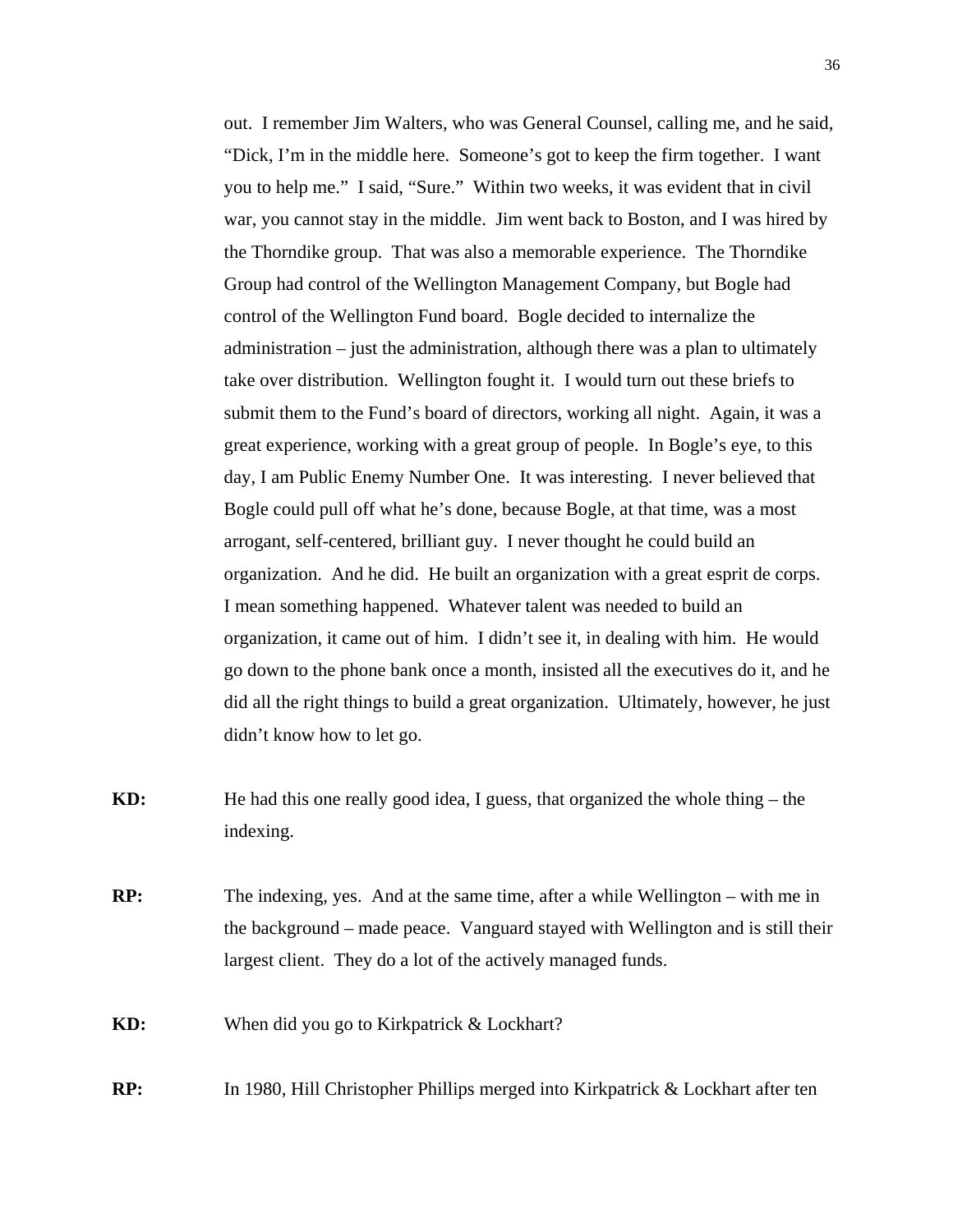years as a separate firm. When we looked around, we knew that the national law firms were coming into being, and we had the misguided conception that if we were to hook up with an out-of-town large firm, we could get lots of business from them. But we didn't want to hook up with a law factory, and particularly a bunch of arrogant New Yorkers who thought that Washington lawyers – which was how they regarded them – were a bunch of door-openers. So we ended up merging with this Pittsburgh firm of ninety people, the second largest firm in Pittsburgh, under all kinds of assurances of autonomy. And it's been a great relationship, but initially the merger was based on mistaken premise. The fact of the matter is, this firm had two kinds of lawyers: business lawyers and litigators. They had the impression that anything a New York or Washington law firm could do, they could do at least as well and a lot cheaper. The Pittsburgh office would get a securities problem, they'd send someone to the library. So there was no referral work during those first ten years or more. But what it enabled us to do was to have prospective clients say: Oh, Kirkpatrick, yes. We did a deal with them a couple of years ago. Good firm. It was a quality law firm, and a collegial law firm. It enabled us to move from a thirty-two, thirty-three man firm, and to grow over the years. They were good people. Now, of course, the firm is fourteen hundred. I was instrumental in building the Washington practice. But I have no empire building ambitions. Eight years ago, I moved to San Francisco, because two of my kids were there, and I'm still practicing at reduced speed, about the same thing I did here, and having a good time.

**KD:** And mostly securities work at this point?

**RP:** Yes. It's mostly securities work. But it's not '33 Act work. It's a combination of investment management and enforcement. The enforcement may not be '40 Act related. And some litigation. But I don't litigate, I structure and I strategize. But it's the same type of practice I had in D.C. during the last twenty years, where I moved from being a jack-of-all-trades with the word "security" in it, to a largely investment and '40 Act as well as enforcement practice. But investment